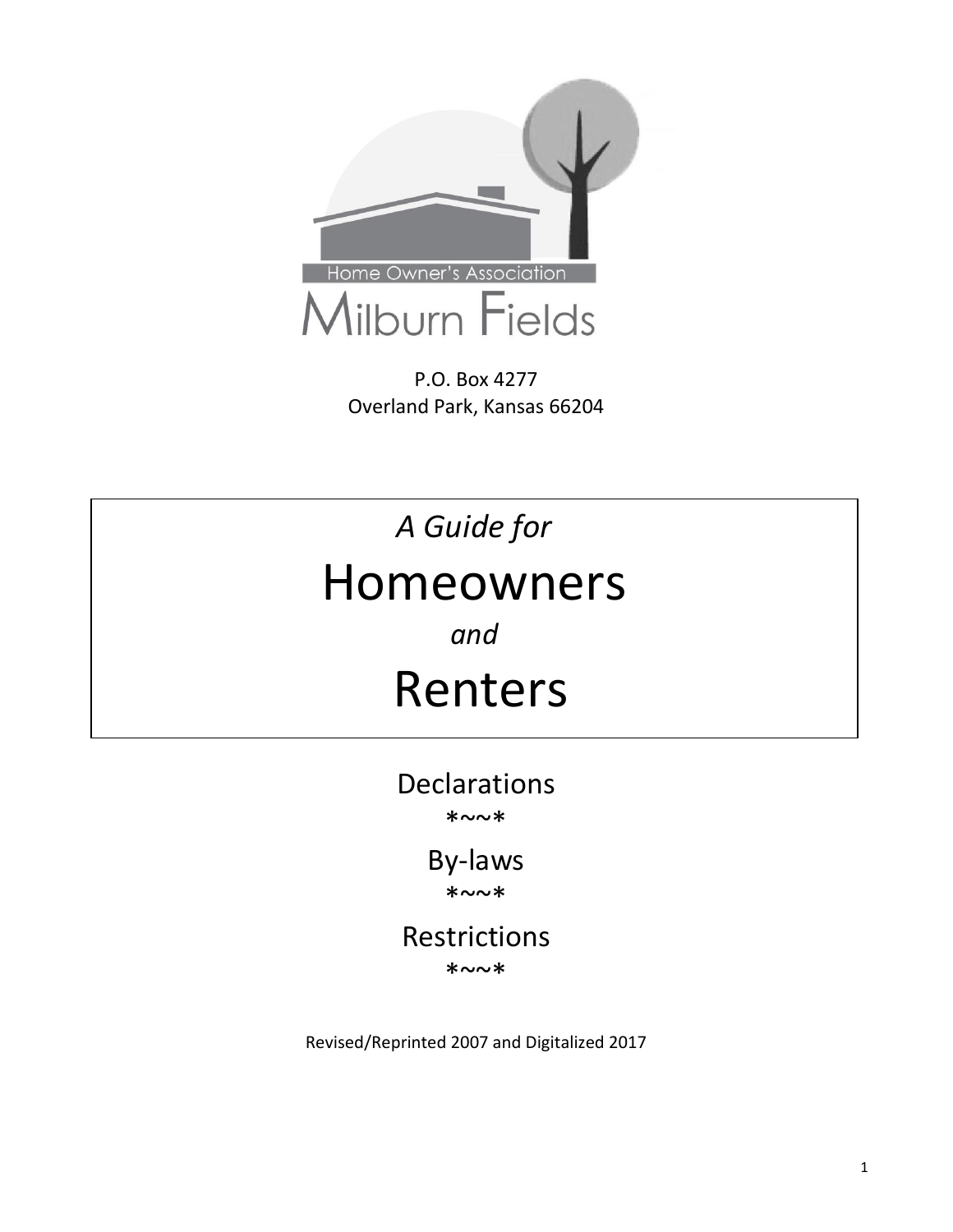## **Table of Contents**

| <b>Homes Association Declaration</b>                 |                                                                                                                                                     |                                                                                                                                                                                                                                |            |  |
|------------------------------------------------------|-----------------------------------------------------------------------------------------------------------------------------------------------------|--------------------------------------------------------------------------------------------------------------------------------------------------------------------------------------------------------------------------------|------------|--|
| <u>l.</u>                                            |                                                                                                                                                     | and the control of the control of the control of the control of the control of the control of<br><b>Definition of Terms Used</b>                                                                                               | 3          |  |
| Ш.                                                   |                                                                                                                                                     | <b>Public Improvements Under Management of Company or Association</b>                                                                                                                                                          |            |  |
| III.                                                 | Powers and Duties of the Association as Trustee                                                                                                     |                                                                                                                                                                                                                                |            |  |
| <u>IV.</u>                                           | <b>Land Entitled to Benefits</b>                                                                                                                    |                                                                                                                                                                                                                                |            |  |
| <u>V.</u>                                            | <b>Method of Providing General Funds</b>                                                                                                            |                                                                                                                                                                                                                                |            |  |
| VI.                                                  | <b>Assessment Due Dates</b><br><u> 1989 - Johann John Stein, marwolaethau (b. 1989)</u>                                                             |                                                                                                                                                                                                                                |            |  |
| VII.                                                 | When Delinquent, Regarding Termination/Restoration of Service                                                                                       |                                                                                                                                                                                                                                |            |  |
| VIII.                                                | <u> 1980 - Johann Barn, amerikansk politiker (</u><br>Lien on Real Estate                                                                           |                                                                                                                                                                                                                                |            |  |
| IX.                                                  |                                                                                                                                                     | When Delinquent, Regarding Liens and Termination of Liens                                                                                                                                                                      |            |  |
| Х.                                                   | <b>Expenditures Limited to Assessments for Current Year</b>                                                                                         |                                                                                                                                                                                                                                |            |  |
| XI.                                                  |                                                                                                                                                     | <b>When Constitutes Notice</b><br><u> 1980 - Jan Samuel Barbara, martin di shekara 1980 - Ang katalog asl na shekara 1980 - Ang katalog asl na shek</u>                                                                        |            |  |
| XII.                                                 |                                                                                                                                                     | Other Lands-How They May Be Added                                                                                                                                                                                              |            |  |
| XIII.                                                |                                                                                                                                                     | <b>Association to Notify Members of Address</b>                                                                                                                                                                                |            |  |
| XIV.                                                 |                                                                                                                                                     | <b>New Powers to be Given</b><br><u> 1989 - Johann Barbara, martxa eta batarra (h. 1989).</u>                                                                                                                                  |            |  |
| XV.                                                  | <b>Temporary Trustee</b>                                                                                                                            |                                                                                                                                                                                                                                |            |  |
| XVI.                                                 | <b>To Observe All Laws</b><br><u> 1980 - Johann Stein, marwolaethau (b. 1980)</u>                                                                   |                                                                                                                                                                                                                                |            |  |
|                                                      | <b>XVII.</b> How Terminated<br><u> 1989 - Johann John Stein, markin film yn y brenin y brenin y brenin y brenin y brenin y brenin y brenin y br</u> |                                                                                                                                                                                                                                |            |  |
|                                                      | <b>XVIII. Covenants Running With the Land</b>                                                                                                       |                                                                                                                                                                                                                                |            |  |
| <b>By-Laws</b>                                       |                                                                                                                                                     |                                                                                                                                                                                                                                | 9          |  |
| Article I:                                           |                                                                                                                                                     | <b>Registered Office and Registered Agent</b>                                                                                                                                                                                  | 9          |  |
| Article II:                                          |                                                                                                                                                     | <b>Objectives</b>                                                                                                                                                                                                              | 9          |  |
|                                                      | Article III:                                                                                                                                        | Membership                                                                                                                                                                                                                     | 9          |  |
|                                                      | <b>Article IV:</b>                                                                                                                                  | Meetings of Members <b>Exercísion</b> Section 2014 12:30 and 2014 12:30 and 2014 12:30 and 2014 12:30 and 2014 12:30                                                                                                           | 9          |  |
| Article V:                                           |                                                                                                                                                     | <b>Board of Directors</b><br><u> 1989 - Johann John Stein, markin film yn y brenin y brenin y brenin y brenin y brenin y brenin y brenin y br</u>                                                                              | 10         |  |
|                                                      | <b>Article VI:</b>                                                                                                                                  | <b>Officers</b><br><u> 1989 - Andrea Stadt Britain, amerikansk politik (* 1958)</u>                                                                                                                                            | 10         |  |
|                                                      | Article VII:                                                                                                                                        | <u>Committees</u>                                                                                                                                                                                                              | 11         |  |
| <b>Article VIII: Funds</b>                           |                                                                                                                                                     | <u> 1980 - Jan Samuel Barbara, martin din shekara ta 1980 - An tsara tsara tsara tsara tsara tsara tsara tsara ts</u>                                                                                                          | 11         |  |
| <b>Article IX:</b>                                   |                                                                                                                                                     | <b>Waiver of Notice</b>                                                                                                                                                                                                        | 11         |  |
| <b>Article X:</b>                                    |                                                                                                                                                     | Parliamentary Authority and Membership example and the state of the state of the state of the state of the state of the state of the state of the state of the state of the state of the state of the state of the state of th | 11         |  |
| <b>Declaration of Restrictions of Milburn Fields</b> |                                                                                                                                                     |                                                                                                                                                                                                                                | <u>13</u>  |  |
|                                                      |                                                                                                                                                     | <b>Modifications of Restrictions</b>                                                                                                                                                                                           | <u> 19</u> |  |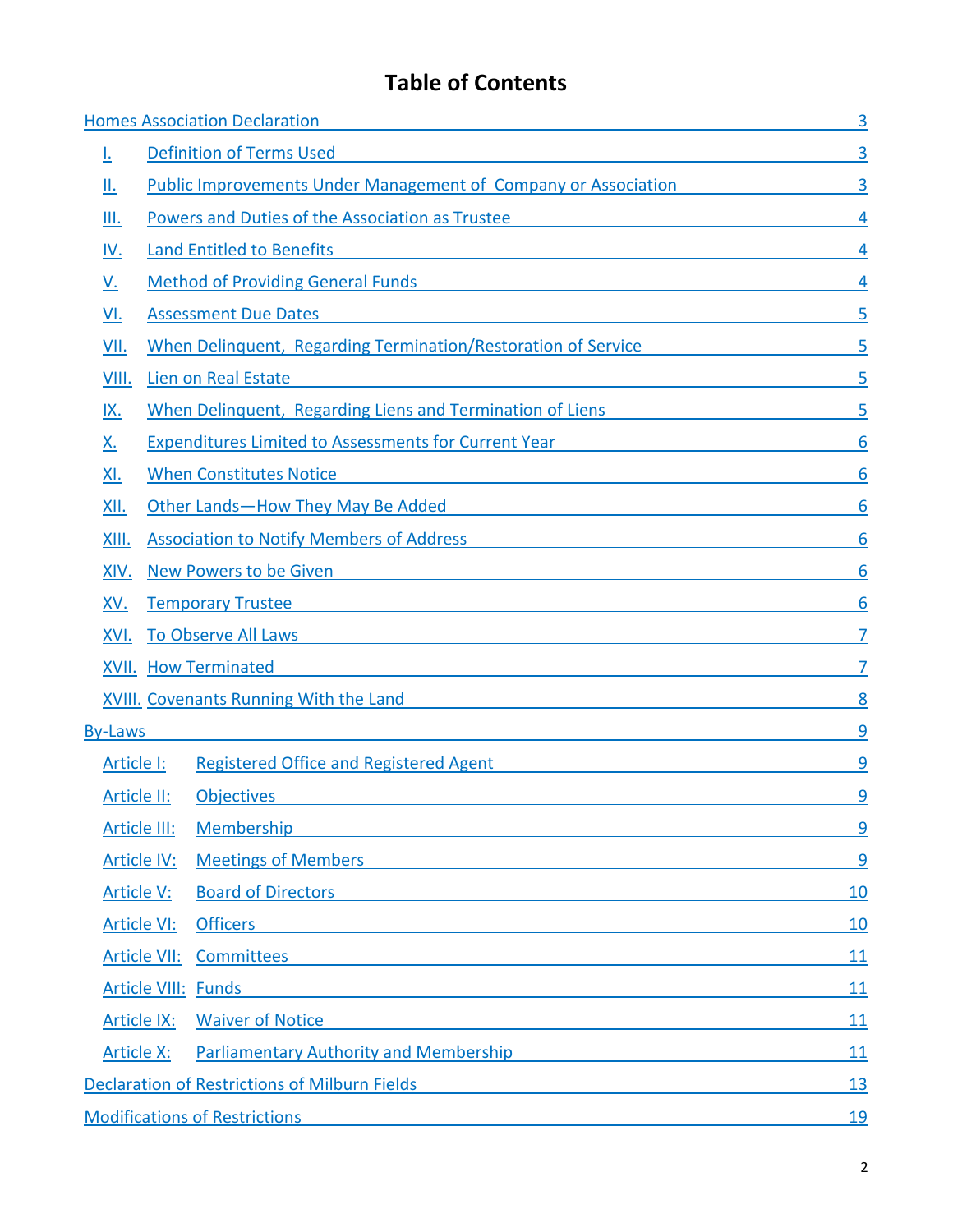## **Homes Association Declaration**

<span id="page-2-0"></span>**Milburn Fields**, a subdivision in Johnson County, Kansas **Dated July 31, 1953** 

Filed August 13, 1953 at 10:12 AM #458081 Book 60 of Misc. Page 394

**THIS DECLARATION**, made this 31<sup>st</sup> of July, 1953, by Mission Reality, Inc. a corporation which has duly filed for record in the office of the Register of Deeds of Johnson County, Kansas, on the 22<sup>nd</sup> day of October, 1952, a Plat of a subdivision known as Milburn Fields, which platted property is proposed to be sold for high class residence purposes; and

**WHEREAS**, in order to assist the proprietor and its future grantees in providing the necessary means to better enable it and its future grantees to bring this about, the said Mission Reality, Inc., does now subject all of the lots in the aforesaid plat to the following covenants and assessments:

#### I. Definition of Terms Used

<span id="page-2-1"></span>The term "district" as used in this agreement shall mean unless and until extended as hereinafter provided, all of the lots shown on the aforesaid plat. If or when other lands shall, in the manner hereinafter provided for, be added to that above describe, then the term "district" shall thereafter man all land which shall from time to time be subjected to the terms of this agreement, including any future modification thereof. The term "improved property" as used herein shall be deemed to mean a tract on which a residence has been erected or is in the process of being erection or on which any other building not in violation of the restrictions then of record thereon is erected or is in the proves of erection thereon. Any such tract may consist of one or more contiguous lots or parts thereof. Any other land covered by this agreement shall be deemed to be vacant and unimproved. The term "public places" as used herein shall be deemed to mean all streets and all parks at street intersection or elsewhere, and all similar places, the use of which is dedicated to or set aside for the use of the general public, or which may, the appropriate consent, be used by all of the owners in the district. The term "owners" as used herein shall mean those persons or corporation who may from time to time own the land within the district.

### II. Public Improvements Under Management of Company or Association

<span id="page-2-2"></span>All public improvements upon and to the land in the district or improvements in public places shall be under the management and control of the Homes Association by whatever name it may be designated as hereinafter provided, as trustee; said Association shall be composed of the owners of the real estate in said district and may or may not be incorporated as the members thereto may hereinafter provide. But whether it is incorporated or not, membership of the Association shall be limited to owners of land within the boundaries of the district as it exists from time to time. Each owner shall participate in the Association in the proportion that the ownership of his property bears to the ownership in the entire district. It is provided, however, that such management and control of said improvements shall at all times be subject to all lawfully created governing bodies which may have jurisdiction in the premises.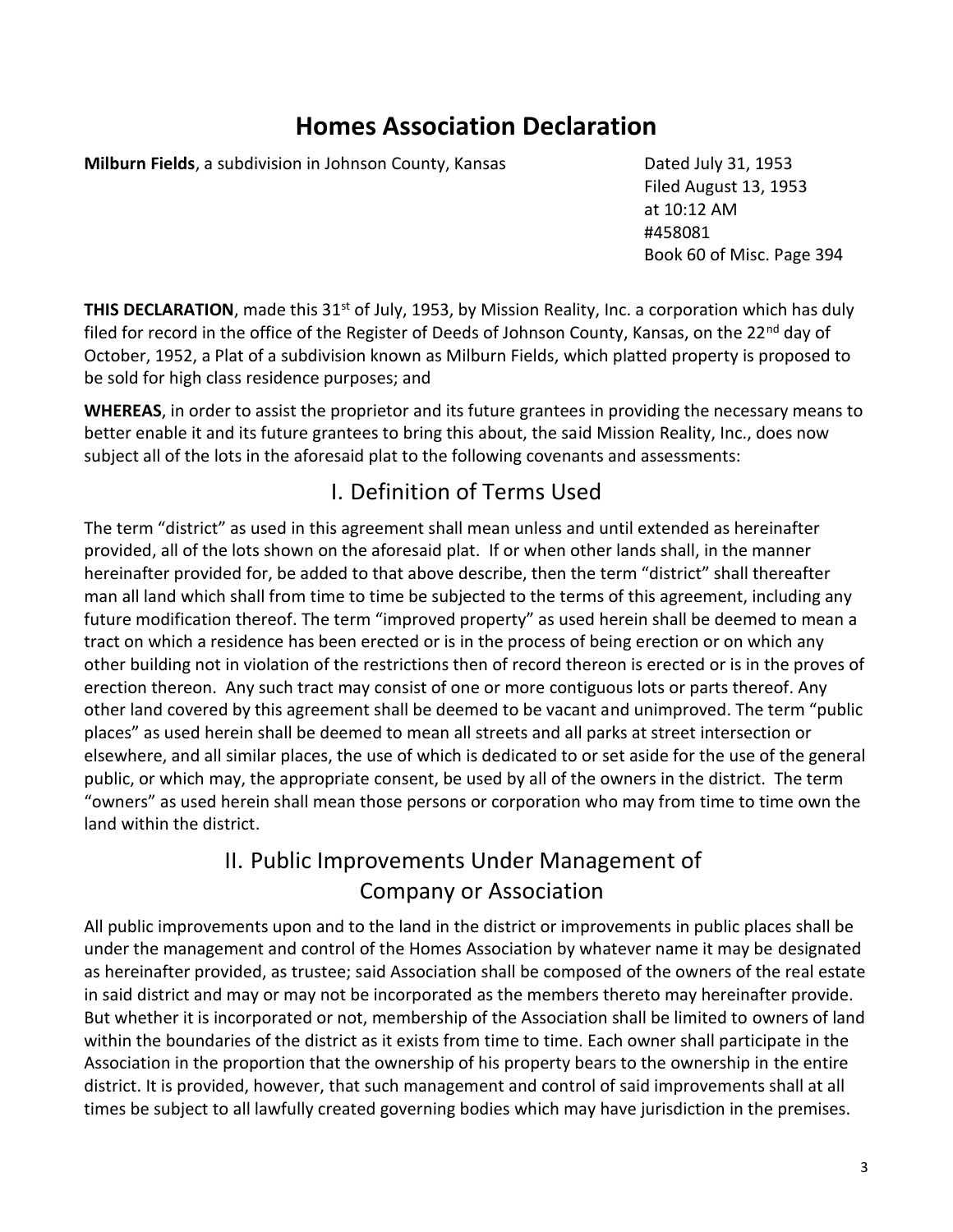And in addition thereto, it shall have such further powers and duties as are hereinafter set forth, all of which may be exercised or assumed at the discretion of the Association.

The Association shall be the sole judge of the qualification of its members and of their right to participate in its meeting and proceeding.

#### III. Powers and Duties of the Association as Trustee

<span id="page-3-0"></span>The Association shall have the following and duties whenever in the exercise of its discretion, it may deem them necessary or advisable, provided, that nothing herein contained shall be deemed to prevent any owner having the contractual right to do so, from enforcing any building restrictions in his own name.

**First:** to enforce, either in its own name or in the name of any owner within the district, any or all restriction which may have been heretofore, or may hereafter be imposed upon any of the land in said district, either in the form originally placed thereon or as modified, subsequently thereto; provided, however, that, this right of enforcements shall not serve to prevent such changes, releases or modifications of restrictions or reservations being made by the parties having the right to make such changes, releases or modifications as are permissible in the deeds, contracts or plats in which such restrictions and reservations are set forth, nor shall it serve to prevent the assignments of these rights by proper parties, wherever and whenever such right of assignment exists. The expenses and costs of any proceeding shall, however, be paid out of the general fund of the Association as herein provided for.

**Second:** to provide for the collection and disposal of garbage and/or trash, which service shall be paid for by each user of such service. Billings for the cost of such service shall be made to users in addition to the association dues and the collection thereof may be enforced in the same manner as association dues.

<span id="page-3-1"></span>**Third:** to exercise such control over the easements as it may acquire from time to time.

## IV. Land Entitled to Benefits

All land shall be entitled to the benefits or improvements or services provided for by this Association and the owner or owners thereof shall be considered to have subjected their land to the terms of this agreement and to the assessments herein provided for.

## V. Method of Providing General Funds

<span id="page-3-2"></span>For the purpose of providing general funds to enable the said Association to perform the duties and to maintain the improvements herein provided for, all of the assessable land within the boundaries of the above described district shall be subject to the annual improvement assessment to be paid to the Association annually in advance by the respective owners thereto. The amount of each assessment shall be \$6.00 per lot as shown on the above described plat.

The rate of assessment may be increased for any ensuing fiscal year to as much as \$12.00 per lot, provided, however that at a meeting of the members specially called for that purpose prior to the date on which the assessment is due for which such increase is proposed, a majority of the members present as such meeting vote for such an increase; provided further, that the assessment may be increased to as much as \$24.00 per lot in the even that as a meeting of the members specially called for that purpose prior to the date in which he assessment is due for the year for which such increased is provided, two-thirds of the members present as such meeting vote for such an increase. Whenever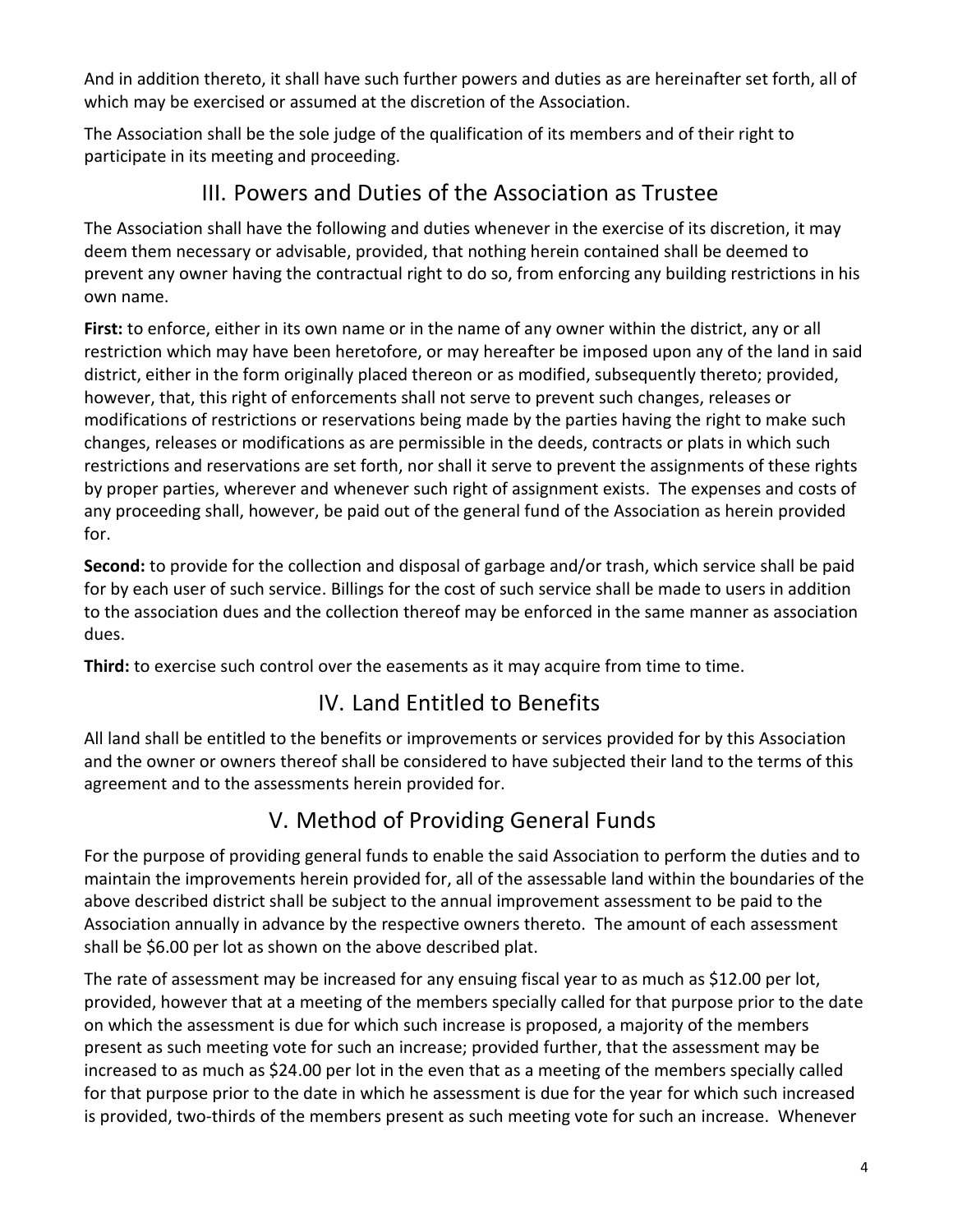the Association may deem it advisable to submit to the members a proposal for increasing the rate of assessment for any particular year, then it shall notify members of the Association by mailing to each member at his/her last known address with U.S. postage thereon prepaid, a notice for such meeting giving the time and place at which it is to be held and the fact that an increase in the rate of assessment is to be voted upon at such meeting.

#### VI. Assessment Due Dates

<span id="page-4-0"></span>The fiscal year shall from January  $1<sup>st</sup>$  to December 31 $<sup>st</sup>$ . Assessments shall be fixed and levied on or</sup> before the 1<sup>st</sup> day of January of the fiscal year. Assessments for the year shall be due and payable on February 1<sup>st</sup>. It will be the duty of the Association to notify all members and owners who addresses are listed with the Association on or before January  $1<sup>st</sup>$ , giving the amount of the assessment, where and when due and payable, and the amount on each tract of land owned by them. Failure of the Association to make the assessment prior to January  $1<sup>st</sup>$  of the succeeding fiscal year shall not invalidate any such assessment subsequently made for that year, nor shall failure to levy an assessment for any one year affect the right of the Association to do so for any subsequent year. When the assessment is made subsequent to January  $1<sup>st</sup>$  of any year, then it shall be due and payable no later than 30 days from the date of levying the assessment or February  $1<sup>st</sup>$ , whichever is later.

## VII. When Delinquent, Regarding Termination/Restoration of Service

<span id="page-4-1"></span>On or after the first day of July each year, or within thirty days from the date of levying the assessment for the fiscal year during which and for which the assessment if made, if payment has not been received, service to that resident will be terminated. Service will not be resumed until payment for all service received to date, service for the balance of the current fiscal year, and accrued interest have been received. If payment arrangements are approved, service will be continued unless the homeowner fails to follow the terms and condition of the payment agreement.

### VIII. Lien on Real Estate

<span id="page-4-2"></span>The assessment may become a lien on said real estate as soon as it is due and payable as set forth above. In the event of failure of any of the owners to pay the assessment on or before the first day of February following the making of such assessment, then such assessment shall bear interest at the rate of *ten percent per annum from the first day of January*. If the assessment is paid before the first day of February, or within thirty days from the date of the assessment, if the assessment is made subsequent to January 1<sup>st</sup> for the fiscal year beginning January 1<sup>st</sup>, then no interest shall be charged.

### IX. When Delinquent, Regarding Liens and Termination of Liens

<span id="page-4-3"></span>On or after the first day of February of each year, or within thirty days from the date of levying the assessment for the fiscal year during which and for which the assessment is made, the assessment shall become delinquent. Payment of both principal and interest may be enforced as a lien of said real estate in proceedings in any court in Johnson County, Kansas having jurisdiction of suits for the enforcement of such liens. It shall be the duty of the Association to bring suits to enforce such liens as soon as they become delinquent. The owner shall pay all costs associated with a lien.

Such liens shall continue from the date of delinquency on the real estate for an indefinite period of time until the assessment or accumulated assessments plus the per annum interest and any other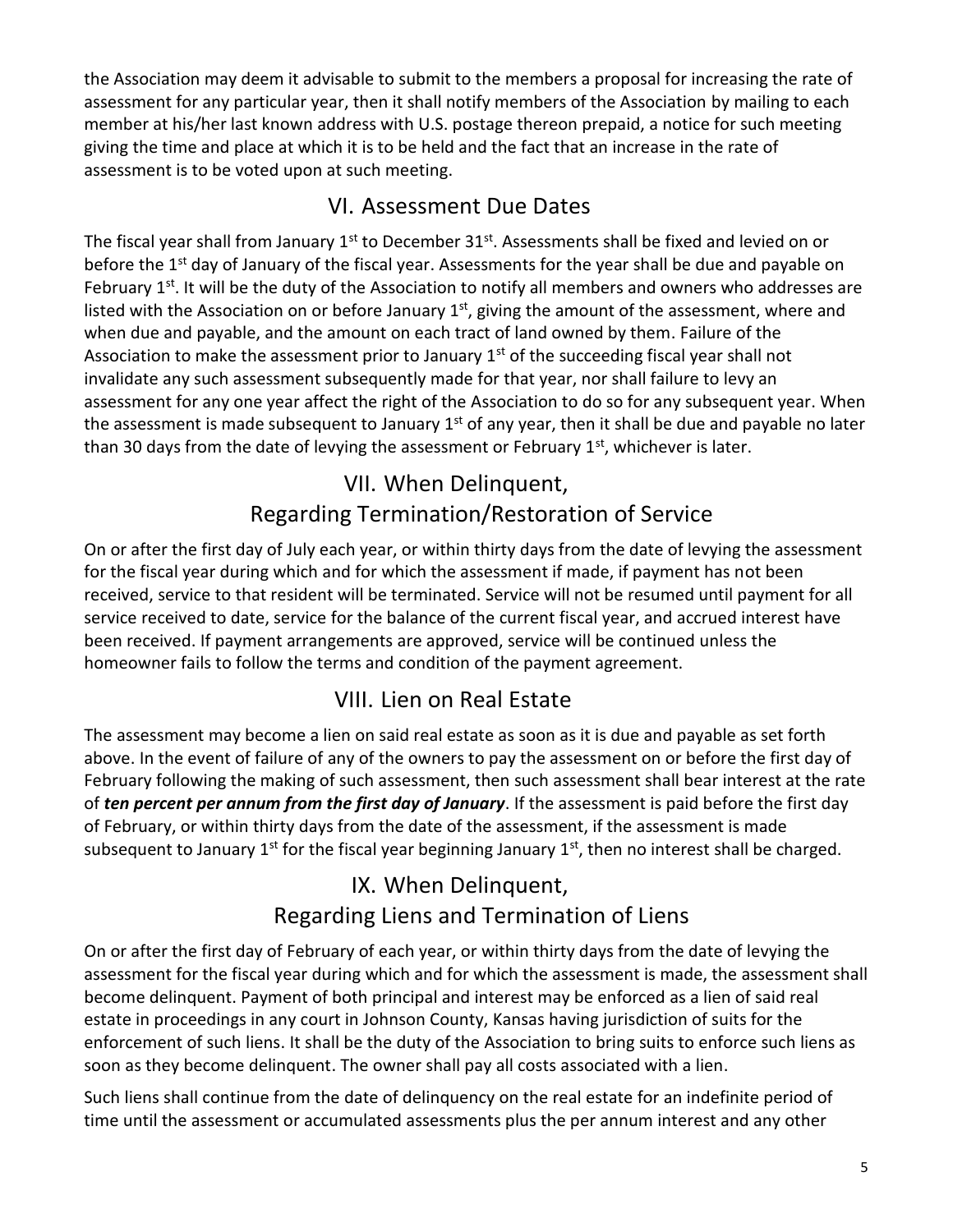charges associated with the filing of the lien, have been paid. During this period of time if a suit shall have been instituted for the collection of the assessments and other charges, the lien shall continue until the termination of the suit and/or until the sale of the property under execution of the judgment establishing same.

### X. Expenditures Limited to Assessments for Current Year

<span id="page-5-0"></span>The Association shall at no time expend more money within one year than the total amount of the assessment for that particular year, plus any surplus which it may have on hand from previous assessments; nor shall said Association enter into any contract whatsoever binding the assessment of any future year to pay for any such obligation and no such contract shall be valid or enforceable against the Association, it being the intention that the assessment for each year shall be applied as far as it is practicable toward the paying of the obligations of that year, and that the Association shall have no power to make a contract affecting the Association of any future or subsequent year.

#### XI. When Constitutes Notice

<span id="page-5-1"></span>A written or printed notice thereof, deposited in the United States Post Office, with postage thereon prepaid and addressed to the respective owners at the last address listed with the Association shall be deemed to be sufficient and proper notice for this purpose or for any other purpose of this contract where notices are required.

### XII. Other Lands—How They May Be Added

<span id="page-5-2"></span>The Proprietor, its successors and assigns may from time to time add such land to the district, as is now or hereafter owned or approved for addition by them provided that the land to be added to the district shall at that time be bound by all of the terms of this agreement or any future modification thereof. The Association may also unite or combine with any other association similarly organized, operated on a similar basis having jurisdiction of land lying wholly within Johnson County, Kansas.

#### XIII. Association to Notify Members of Address

<span id="page-5-3"></span>The Association shall notify all owners of the land in the District as it may exist from time to time, insofar as the addresses of such owners are listed with such Association, of the official address of the Association, as to what place and time regular meetings of the Association shall be held, designating the place where payments shall be made, and any other business in connection with said Association may be transacted, and in case of any change of address, the Association shall notify all the owners of the land in the district insofar as their addresses are listed with the Association, of the change, notifying them of its new address.

#### XIV. New Powers to be Given

<span id="page-5-4"></span>By written consent of the owners of two-thirds of the assessable property in the district, evidence by an agreement duly executed and acknowledged and recorded in the office of the Register of Deeds of Johnson County, Kansas, the Association may be given such additional powers as may be desired by said members or to otherwise amend this instrument, provided, however, that no right to change the proportion of the assessment rate may be given.

### XV. Temporary Trustee

<span id="page-5-5"></span>Prior to the actual organization or incorporation of the Association contemplated by the terms of this Declaration, the Proprietor, its heirs, successors and assigns, shall have the right, at their option to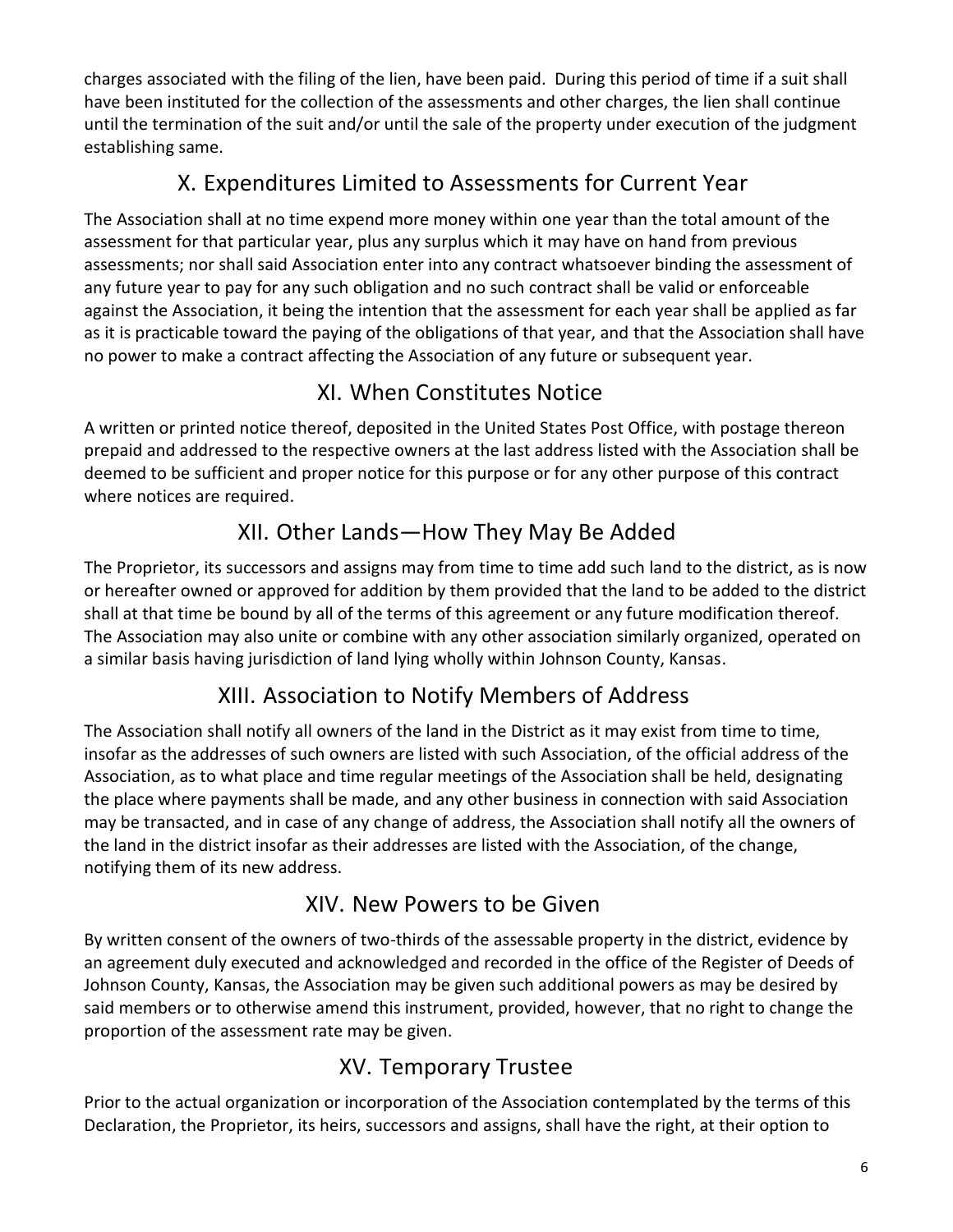perform the duties, assumer the obligation, levy and collect the assessments, and otherwise exercise the powers herein given to the Association, in the same way and manner as though all of such powers and duties were herein given direct to said Proprietor.

Prior to the actual incorporation of an association contemplated by the terms of this Declaration, the Proprietor, its heirs, successors and assigns, shall have the right which they may exercise at their option or discretion, by an appropriate agreement in writing duly executed, acknowledged and recorded in the office of the Register of Deeds of Johnson County, Kansas, to subject the land described I this declaration, together with any other land which may hereafter be added to the district, to the terms and provision of any other Homes Company or Homes Association by and with their consent and having within its jurisdiction, land situated solely within Johnson County, Kansas, provided such other association or company, by whatever name known, shall have no greater powers than are set out in this declaration, and that it be at that time duly incorporated under the laws of the State of Kansas; and provided further, that all members or owners of the land within the District as it exists from time to time shall have equal rights and privileges of membership. No association contemplated under the terms of this declaration may be incorporated or assume any of the rights hereafter without the consent of the Proprietor, it heirs, successors, or assigns, and the relinquishment of their right, as temporary trustees.

Such consent and relinquishment shall be affected by a written instrument duly executed, acknowledged and filed of record by said Proprietors, their heirs, successors or assigns as temporary trustees.

Said temporary trustees may select Association members to serve as an advisory committee in the performance of such functions as said trustees shall deem to be in the best interest of the Association.

The temporary trustees shall notify the members of the Association, as herein provided, of the intention of the said trustees to relinquish their rights, duties and obligation under this Declaration and shall call a meeting of the membership for the purpose of selecting officers of the Association and for the adoption of such laws of the Association as its membership may deem advisable. At said meeting such officers shall be selected and such business conducted as shall be necessary to the government of the Association.

#### XVI. To Observe All Laws

<span id="page-6-0"></span>Said Association shall at all times observe the State, County and other laws; and if at any time any of the provisions of this agreement shall be found to be in conflict herewith, then such parts of this agreement as are in conflict with such laws, shall become null and void, but no other part of this agreement not in conflict therein shall be affected thereby. The Association shall have the right to make such reasonable rules and regulations and provide such means to employ such agents as will enable it to adequately and properly carry out the provisions of the agreement, subject, however, to the limitations of its right to contract or is herein provided for.

#### XVII. How Terminated

<span id="page-6-1"></span>This agreement may be terminated and all of the land now or hereafter affected may be released from all of the terms and provision hereof by the owners of two-thirds of the area subjects thereto at the time it is proposed to terminate this agreement, by executing and acknowledging and appropriate agreement or agreements for that purpose and filing the same for record in the office of the Register of Deeds of Johnson County, Kansas.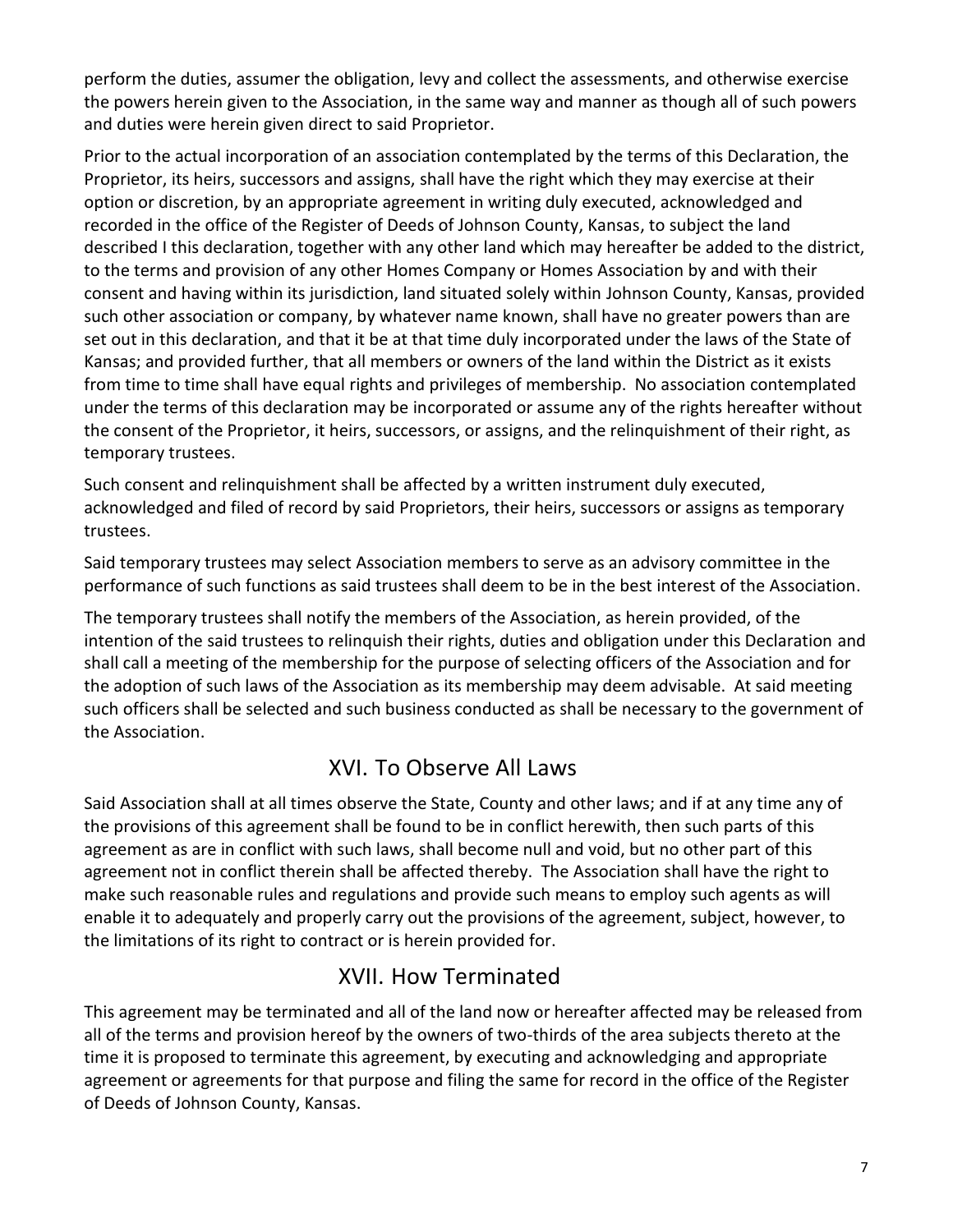#### XVIII. Covenants Running With the Land

<span id="page-7-0"></span>All of the provisions of this declaration shall be deemed to be covenants running with the land, and shall be biding upon the party hereto and upon its respective heirs and assigns.

In testimony whereof, the undersigned have hereunto set their hands and seals, the day and year first above written.

Attest: Georgia H. Langworthy, Secretary State of Kansas Johnson County

MISSION REALTY, INC. (A corporation) By A.C. Langworthy, President

BE IT REMEMBERED, that on this 31<sup>st</sup> day of July 1953, before me, the undersigned, a notary public in and for the county and state aforesaid, came A.C. Langworthy, President of Mission Reality, Inc., a corporation duly organized, incorporated and existing under and by virtue of the laws of the State of Kansas, and Georgia H. Langworthy, Secretary of said corporation who are personally known to me to be such officers, and who are personally known to me to be the persons who executed, as such officers, the within instrument of writing on behalf of such corporation, and such persons duly acknowledged the execution of the same to be the act and deed of said corporation.

IN TESTIMONY WHEREOF, I have hereunto set my hand and affixed my official seal the day and year last above written.

Neal Hambleton, Notary Public

My commission expires February 25, 1954.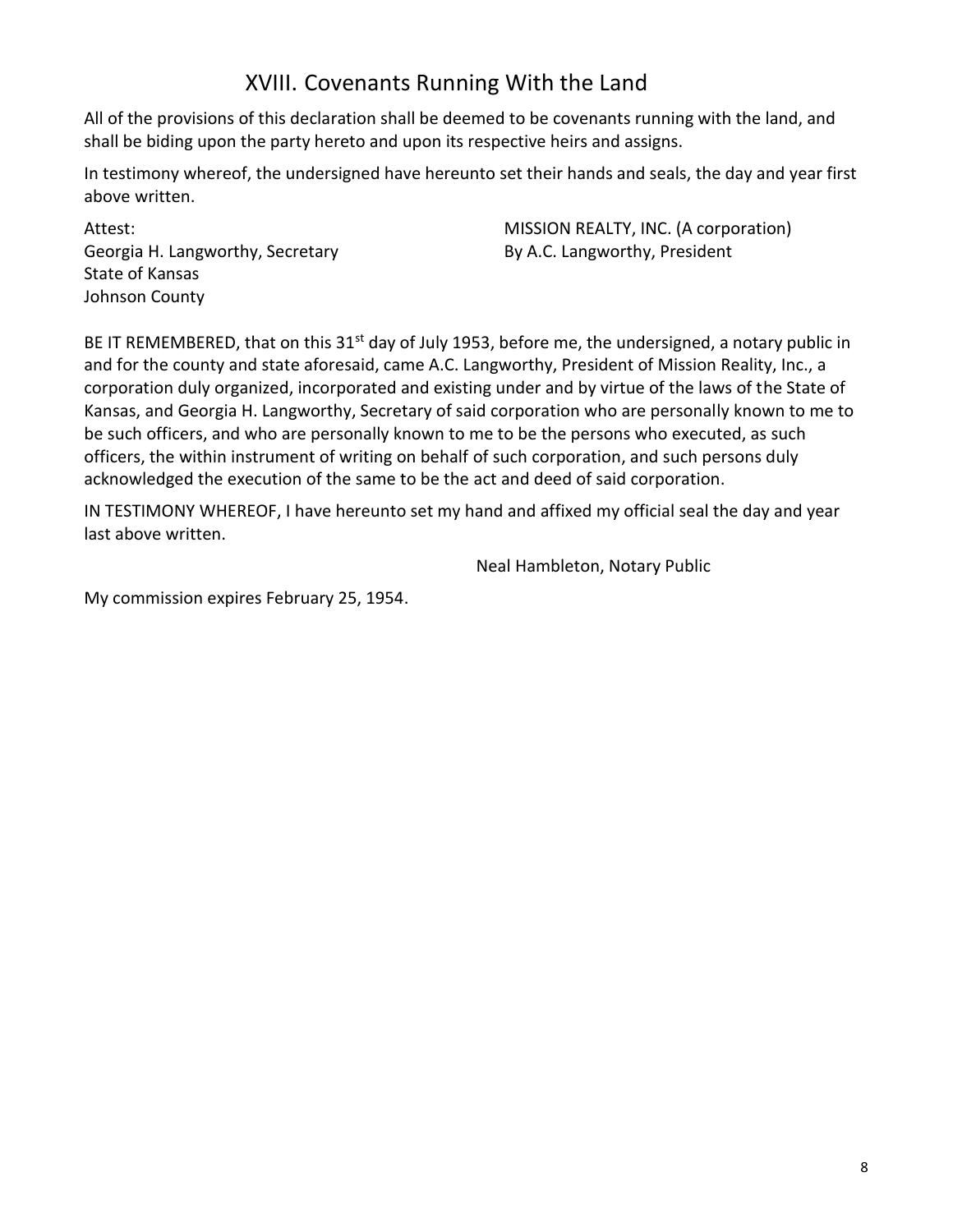## **By-Laws**

### Article I: Registered Office and Registered Agent

<span id="page-8-1"></span><span id="page-8-0"></span>The location of the registered office and the name of the resident agent in the State of Kansas shall be designated from time to time in the Articles of Incorporation or by the Board of Directors and on file in the appropriate offices of the State of Kansas pursuant to the applicable provisions of law.

#### Article II: Objectives

<span id="page-8-2"></span>The objectives of the Association shall include the assumption of duties and exercise the powers vested in the Homes Association as Trustees under the Homes Association Declaration applicable to Milburn Fields, a subdivision of land in Johnson County, Kansas (now the City of Overland Park) dated and acknowledged July 31, 1953, filed for record Aug 13, 1953, in Book 60 of Miscellaneous Records at page 394 of the Register of Deeds Office of Johnson County, Kansas.

#### Article III: Membership

<span id="page-8-3"></span>Members of the Association shall be defined as persons, groups of persons, or corporations who own in fee title, a parcel or parcels of land containing one or more home sites in Milburn Fields, and such areas as may be added thereto as provided in the Milburn Homes Association Declaration referred to in Article II of these by-laws, and any amendments of supplements thereto. Each owner shall participate in the Association in the proportion that his ownership in the subdivision bears to the ownership in the whole subdivision; that is so say, each home-site shall be entitled to one vote. The home-site shall constitute a plot of ground upon which there has been or may be erected a one-family dwelling.

### Article IV: Meetings of Members

<span id="page-8-4"></span>**Section 1:** Unless otherwise ordered by the Board of Directors, the Annual Meeting of the members shall be ordered by the Board of Directors to be held in the first quarter of the year and to be held at the time and place designated by the Board. At such meeting the members shall elect Directors and transact such other business as may properly come before it.

**Section 2:** *A Special Meeting* of the members to be held at a place designated by the Board of Directors or by the officers calling such a meeting may be called at any time by the President, and in his/her absence by the Vice-President or by a vote of the majority of the Board of Directors. It shall be the duty of the Directors, President, or Vice-President to call such a meeting whenever so requested by a petition of the members owning 25% of the home-sites covered by the Homes Association Declaration.

**Section 3:** Notice of the time and place of all annual and special meeting of members shall be mailed or otherwise delivered to each member at least five and not more than ten days before the date thereof.

**Section 4:** *The President*, or in her/her absence the Vice-President, shall preside at all meetings.

**Section 5:** At every such meeting the owner or owners of a home-site shall be entitled to cast one (1) vote; no voting by proxy shall be permitted.

**Section 6:** The number of home-sites represented at any annual HOA meeting shall constitute a quorum.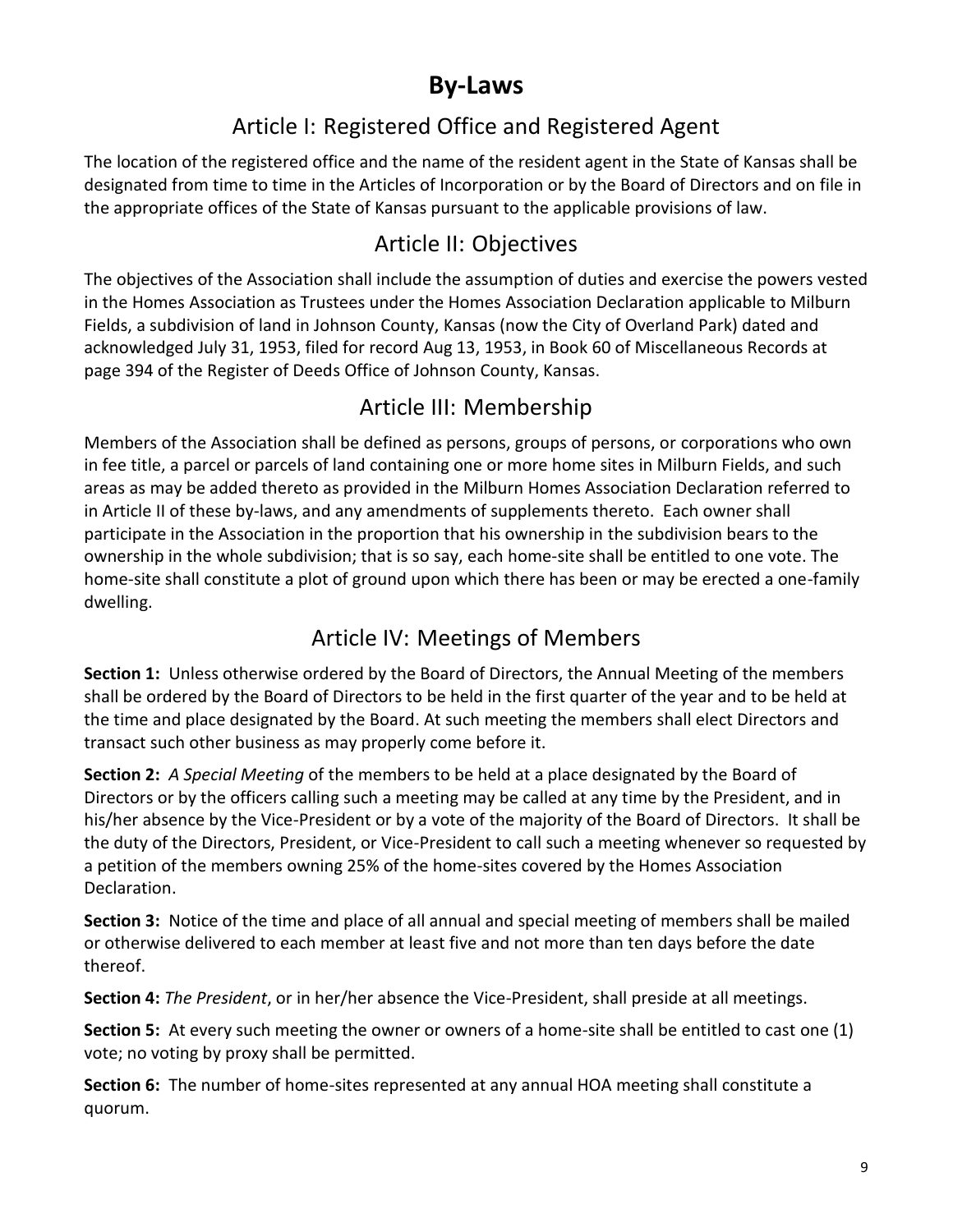**Section 7:** At each annual meeting the Directors and officers shall submit a statement of the business done during the preceding year, together with a financial report of the Association.

### Article V: Board of Directors

<span id="page-9-0"></span>**Section 1:** The business and property of the Association shall be managed by a Board of seven (7) Directors who shall be elected by the members at the annual meeting. Each Director shall be a member and shall receive no compensation for her/her services as Director. A transfer by a Director of his real estate in the area governed by the Association shall operate as a resignation of his office. It shall be the duty of the Directors and Officers of the corporation to carry out the objectives of the corporation, including the performance of the powers and duties of the trustee as vested in it by the Milburn Fields Homes Association Declaration referred to in Article II hereof.

**Section 2:** The Board of Directors acts to select members from the Association at-large to fill any unexpired positions on the Association Board that have become vacant since the previous annual meeting. Members attending the annual meeting will vote on these individuals to begin serving their terms as follows: If a board member has resigned in the first year of a two-year term, the person appointed by the Directors to complete the term of the resignee must be elected by the Association membership at the next annual meeting to complete the unexpired term. If a board member leaves during the second year of the two-year term, the person appointed to complete what remains of that term must be elected at the annual meeting to serve a full two-year term. Names of these persons as well as Directors whose terms have expired will be included in the written notice of the annual meeting. Nominations for Directors may be made from the floor at the annual meeting, provided consent of the nominee has been previously obtained. Only one member of a household may serve on the board at one time.

**Section 3:** Vacancies in the Board of Directors or in any office may be filled for the unexpired term by a majority vote of the remaining Directors at any regular or special Director's meeting.

**Section 4:** Meetings of the Directors shall be held as needed to address business of the Association, to be held at such a time and place as designated by the President, or in his/her absence, by the Vice-President.

**Section 5:** Special meetings of the Board of Directors may be called by the President, and in her/her absence by the Vice-President, or by any three (3) members of the Board. By unanimous consent of the Directors, special meetings of the Board may be held without notice of any time and place. The place of all special meeting shall be designated by the President or by such persons as may have been authorized to call such meetings.

**Section 6:** Notice of all regular and special meetings, except those specified in the second sentence of Section 5 of this Article V, shall be such as the Directors shall from time to time provide resolution.

**Section 7:** A quorum for the transaction of business at any regular or special meeting of the Directors shall consist of four (4) Directors.

#### Article VI: Officers

<span id="page-9-1"></span>**Section 1: Officers of this Association shall be a President, a Vice-President, and a Secretary and Treasurer.** Offices of the Secretary and Treasurer may be held by one person. At the first meeting of the Board of Directors the officers shall be elected to serve only until the first annual meeting. The President and the Vice-President must be Directors. The Directors shall elect the officers of the Association, such election to be held in the first Director's meeting following the annual meeting of the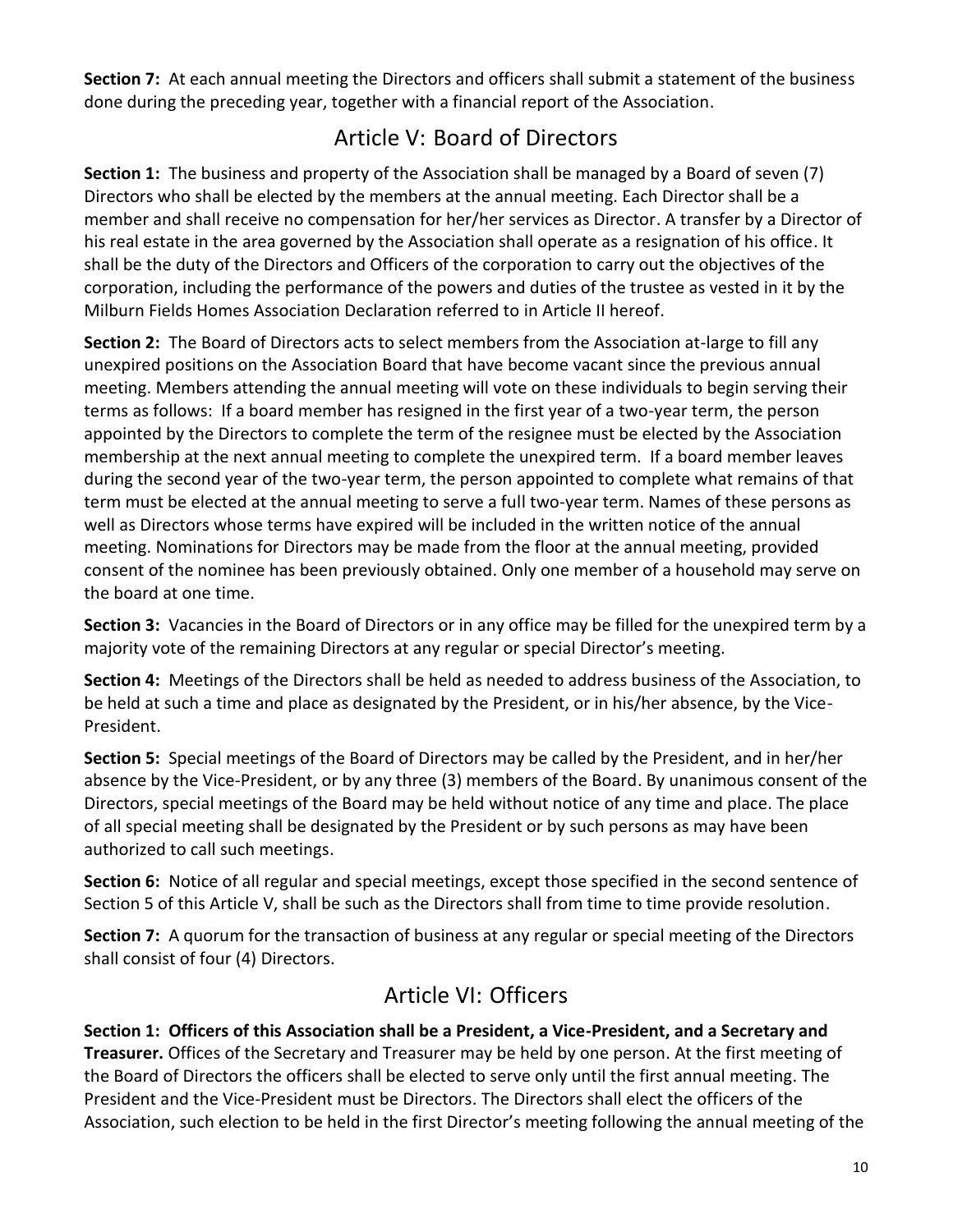members. Each officer shall be elected for a term of two years and shall serve until his successor has been selected. An officer may be removed at any time by three-fourth (3/4) vote of the full Board of Directors.

**Section 2:** The *President* shall preside at all Director's and Member's Meetings; shall have general supervision over the affairs of the Association, and over the other officers; shall sign all contracts of the Association; and shall perform such other duties as are incident to his/her office. In case of the absence or disability of the President, his/her duties shall be performed by the Vice-President.

**Section 3:** The *Secretary* shall issue notices of all Director's and Member's meetings, attend and keep the minutes of the same, have charge of all records and papers and perform all such other duties as are incident to his/her office.

**Section 4:** The *Treasurer* shall have custody of all money and securities of the Association, and shall give bond in such sum and such sureties as the Directors may require, conditioned upon the faithful performance of the duties of his/her office. He/she shall sign all checks of the Association; shall keep regular books of account and shall submit them together with all his/her vouchers, receipts, records, and other papers to the Directors for their examination and approval as often as they require; he/she shall give written notice to all members of assessments due in accordance with the Homes Association Declaration referred to in Article II of these by-laws, and he/she shall collect and keep an account of the same; and he/she shall perform all such other duties as are incident to her/her office. The books of the Treasurer shall be audited annually. He/she shall submit an annual financial report at the annual membership meeting.

### Article VII: Committees

<span id="page-10-0"></span>There shall be such standing or special committees as are necessary to perform the duties of the Association and to police the restrictions applicable to Milburn Fields. The Chairman and members of such committees shall be appointed by the President of the Association with the approval of the Board of Directors.

### Article VIII: Funds

<span id="page-10-1"></span>The funds of the Association shall be deposited in such bank or trust company as the Directors shall designate and shall be withdrawn only upon the check or order of the Treasurer.

### Article IX: Waiver of Notice

<span id="page-10-2"></span>Unless otherwise provided by law, whenever any notice is required to be given to any shareholder or director of the Association under the provisions of these By-Laws or under the provisions of the articles of incorporation, a waiver thereof in writing, signed by the person or persons entitled to such notice, whether before or after the time stated therein, shall be deemed equivalent to the giving of such notice.

### Article X: Parliamentary Authority and Membership

<span id="page-10-3"></span>**Section 1:** The rules contained in *Roberts Rules of Order, Revised,* shall govern the organization in all cases to which they are applicable and in which they are not inconsistent with these By-Laws.

**Section 2:** These By-Laws may be amended at any regular or special meeting of the Association by a two-thirds (2/3) vote of the members present and voting, providing that written notice of the proposed amendments has been mailed to the members of the association at least five (5) days before the meeting at which the amendments are to be submitted.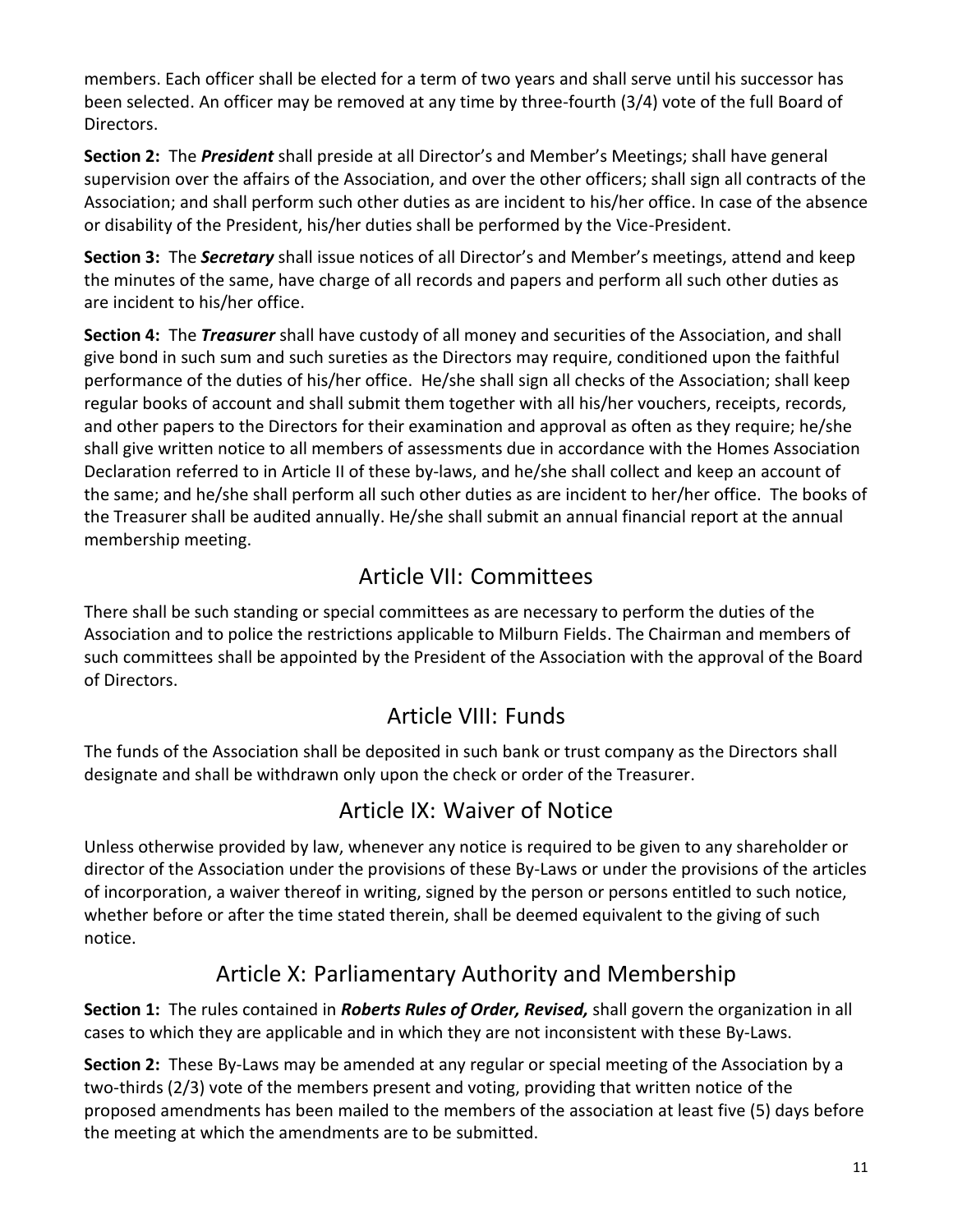Amendments to the above By-Laws were passed and adopted this 3<sup>rd</sup> day of March 2007, by a majority vote of those present at the regular annual Association meeting.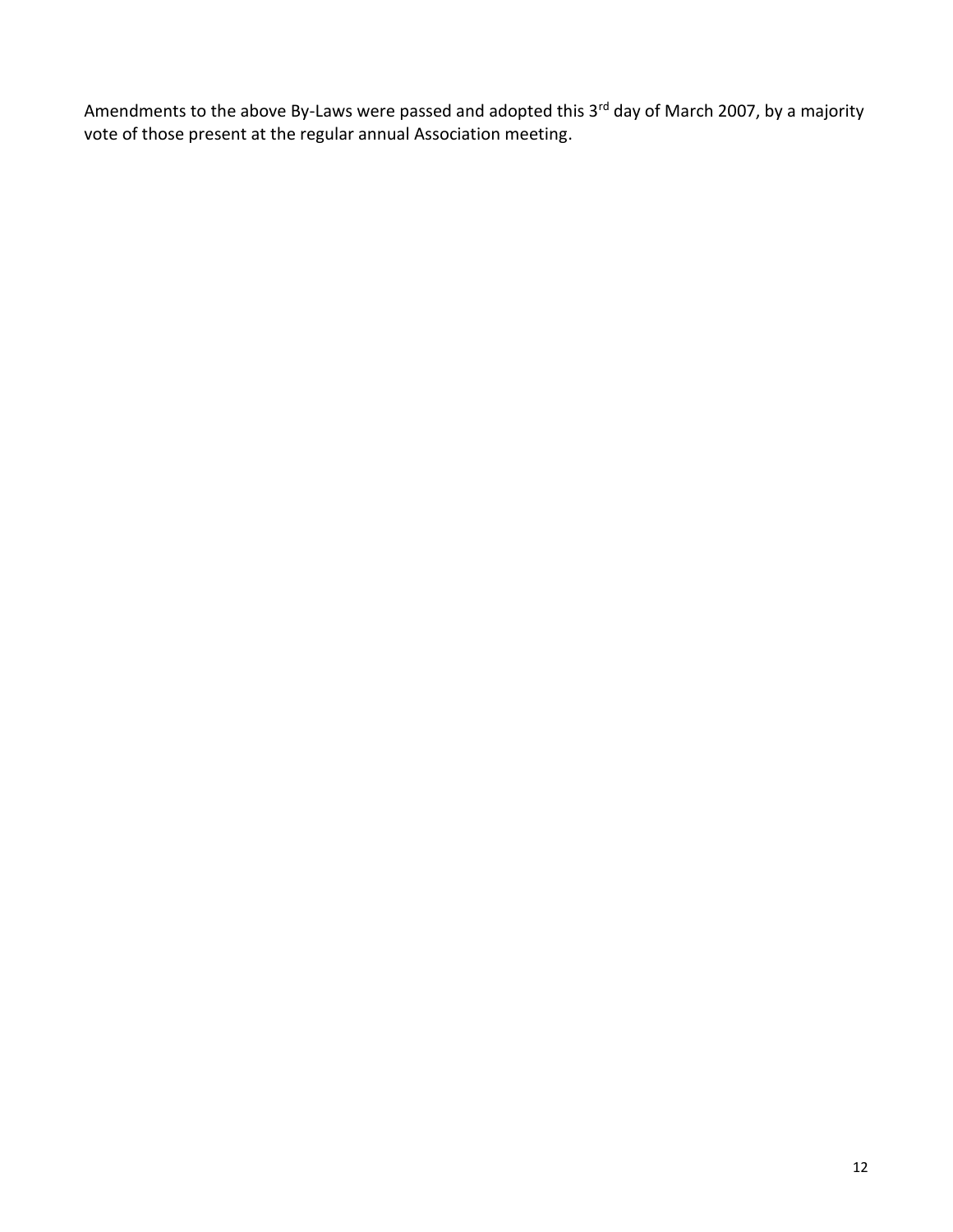## <span id="page-12-0"></span>**Declaration of Restrictions of Milburn Fields**

Dated October 2, 1952 Filed December 8, 1952 at 3:41 P.M. #446370 Book 57 of Misc. Pg. 27

- **I.** KNOW ALL MEN BY THESE PRESENTS: the undersigned, Mission Realty, Inc., a corporation duly organized and operating under the laws of the State of Kansas, hereinafter called the Proprietor, have heretofore caused to be surveyed and platted the lands hereinafter described under the name of MILBURN FIELDS, and have caused the same to be subdivided into lots, parks, avenues, drives and public ways as shown on said plat to the public *use*, said plat having been filed for record in the office of the Register of Deeds of Johnson County, Kansas, on the 22<sup>nd</sup> day of October, 1952, and duly recorded in Book 16 of Plats, Page 28, and approved by the Board of County Commissioners of Johnson County, Kansas.
- **II.** All of the land shown and described on the aforesaid plat is held and shall be conveyed subject to the reservations, restrictions and covenants herein set forth.
- **III.** The present Proprietor, the Board of Directors, its successors and assigns, have and reserve the right to, from time to time, add such land as it, its successors and assigns, now own or hereafter may acquire, to the operation of the provisions of these restrictions, reservations, and covenants, by executing and acknowledging the appropriate agreement or agreements for that purpose and filing the same for record in the Office of the Register of Deeds of Johnson County, Kansas. When any land is so subject to the provisions hereof, whether the same consists of one or more tracts or whether said additions shall be made at one or more times, said lands so added shall be subject to all the terms and provisions originally described herein and subjected to the provisions hereof.
- **IV.** A "Corner Lot" is one that abuts on more than one street. Any lot, except a corner lot, shall be deemed to front on the street on which is abuts. A corner lot shall be deemed to front on the street on which it has its smaller dimensions, and except the Board, in the deed to any corner lot, or any time with the consent in writing of the holder of the legal title thereto, may designate a different street as the one upon which such a lot shall be deemed to front.The street upon which a lot fronts, as above provided, shall be deemed to be the front street. Any other street contiguous to such lot shall be deemed to be a side street.

The word "plot" as used herein is intended to mean a single piece or parcel of land consisting of one lot or more or less than one lot.

Every plot shall be deemed to front on the same street or streets as the lot or lots which constitute such plot.

By "building limit line" as herein used, is meant the line marked "building limit line" as shown on the plot or as changed by the board in accordance with the provisions herein.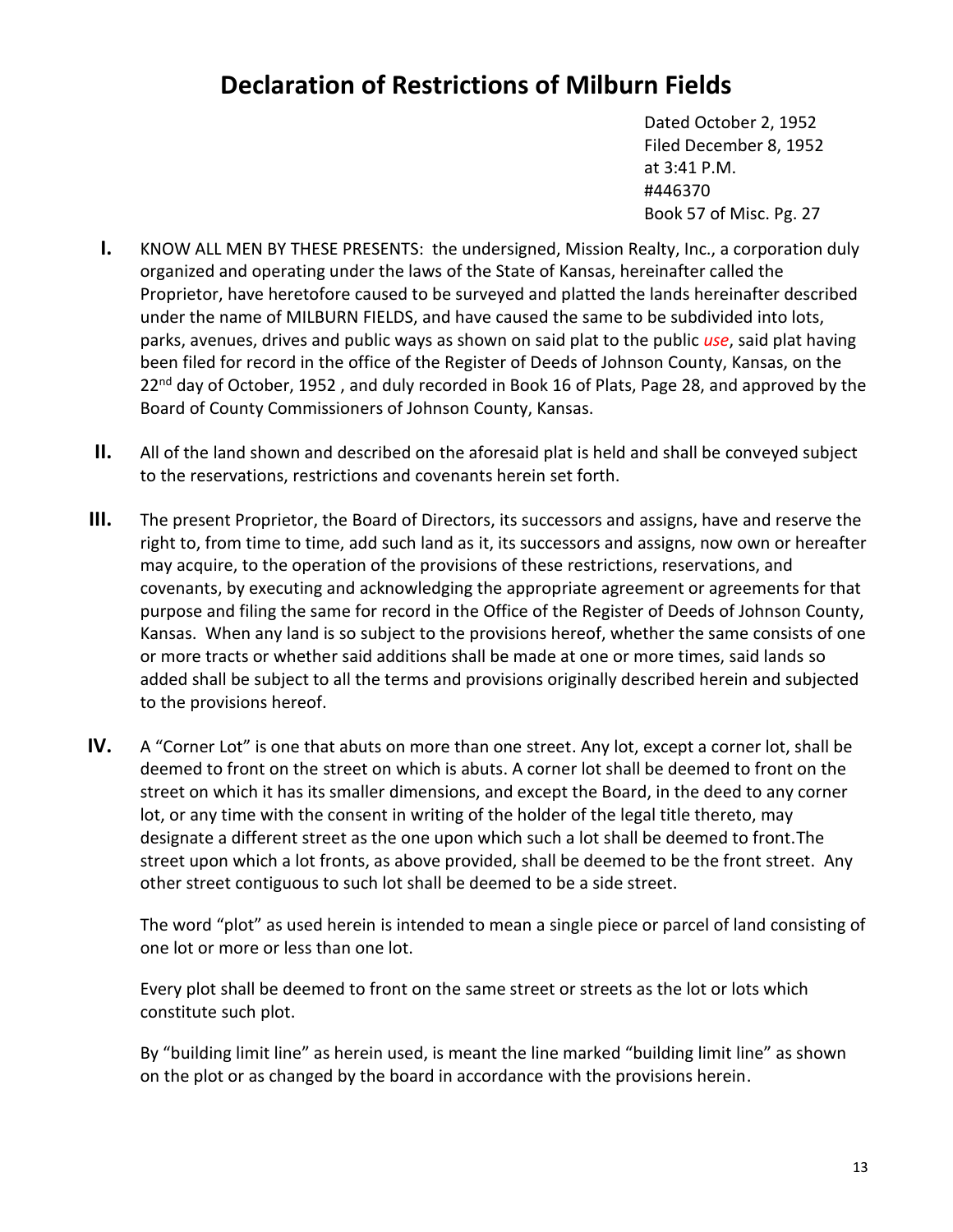The word "street" as used in these restrictions, shall include any street, drive, boulevard, road, lane, way, avenue, place or court as show on the plat.

**V.** The plots are for private dwelling purposes. No business shall exist within the neighborhood or within any plot or anything be done thereon or therein which may be or become an annoyance or nuisance to the neighborhood or the other property owners. No building of any kind shall be erected or maintained thereon except private dwelling houses or outbuildings as are customarily accessory to dwellings, each dwelling house being attached and being designed for occupancy by a single family unit.

No building or outbuilding on any plot shall be used as a residence or living quarters.

No carport type of open building shall be constructed and attached to any residence to be used as a garage in lieu of the conventional enclosed garage as originally built with the residence.

- **VI.** Every dwelling occupying a plot shall have appurtenant to it, as a minimum, a plot frontage of 60 feet measured at the front lot line or measure at the building line if the plot is narrower at the front than at the building line.
- **VII.** The city of Overland Park and the Board of Directors must be contacted for changes described herein. The city is responsible for approval of location and size and issuance of a permit if required for any building, fence, wall, hedge or other structure. None of the aforementioned shall be commenced, erected, or maintained, nor shall any addition thereto change or alteration therein be made until acceptable professional plans and specifications, plot plan and grading plan therefore, and information satisfactory to the Board shall have been submitted to, and approved in writing by the Board and a copy thereof as finally approved, lodged with the Board. In so passing upon such plans, specifications, plot plan and grading plan, the Board may take into consideration, among other things, the suitability of the proposed building or other structure and of the materials of which it is to be built, to the site upon which it is proposed to erect same, the harmony thereof with the surroundings and the effect of the building or other structure as planned on the outlook from the adjacent or neighboring property.

The plumbing system of each house, excepting downspout water, shall be connected with the sewer system required by the board.

No Solar Collection units or systems shall be installed on the exterior of the residence or on the plot, except with the approval of the Architectural plans and permission of the Milburn Fields Homes Association. All such units of systems shall also comply with the restrictions of any Governmental Agency that may have jurisdiction over such installation.

No building shall be erected on the plot without notice including plans presented to the Board of Directors and all adjacent property owners.

The city of Overland Park must be contacted to approve the location of any building in the backyard with respect to the distance from the property line, e.g. regarding avoidance of utilities.

The color of the building shall be compatible with that of the dwelling.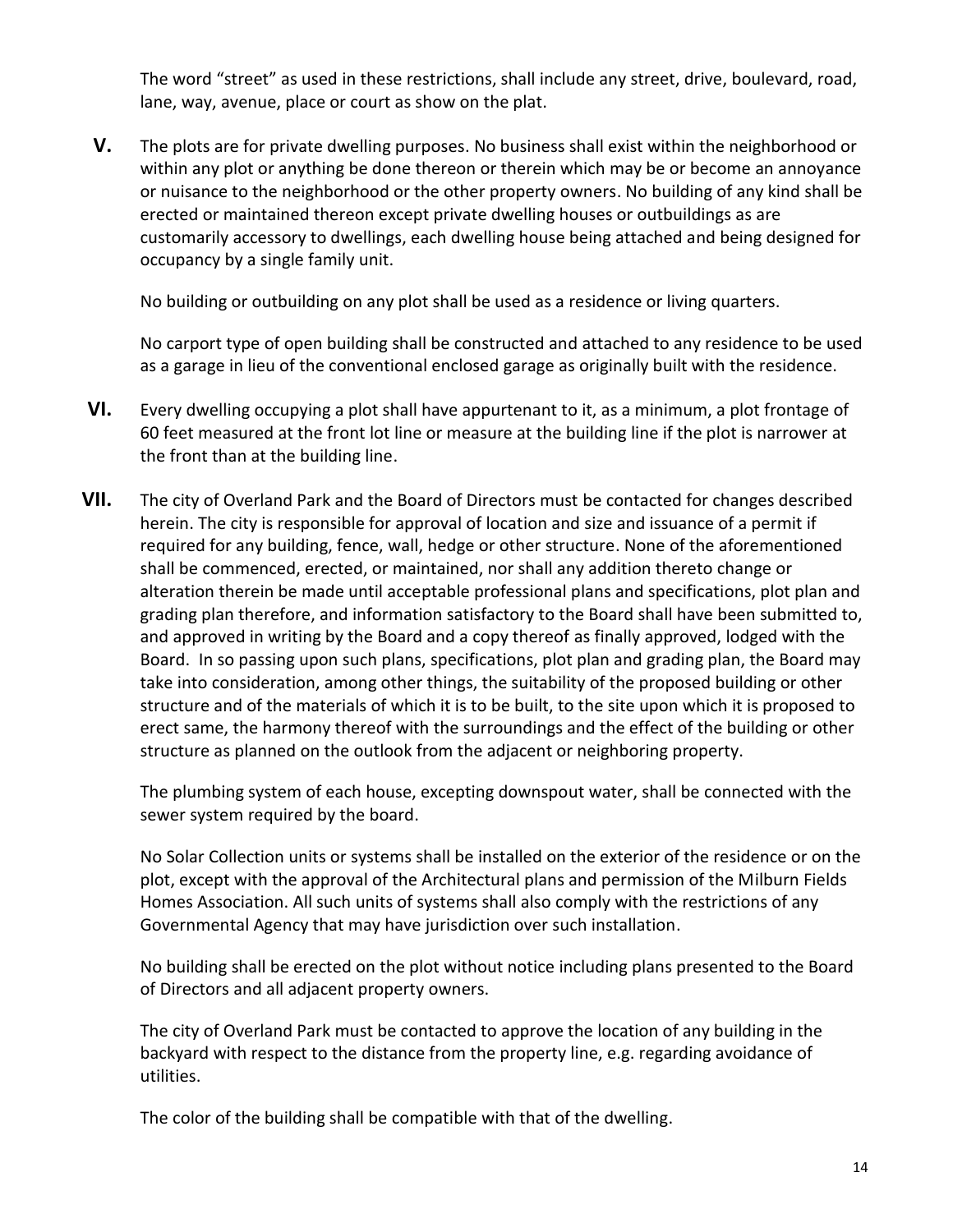The building shall be placed on a heavy duty all-weather base such as poured concrete with anchor bolts at each corner to guarantee that the structure is secured to the base.

Any new building shall be no larger than 100 square feet of surface. Anything greater than 100 square feet requires approval of the Board of Directors and the city of Overland Park. The building will be no higher than nine feet from the ground level to the roof peak. The roof shall be gabled style, or peaked in such a way to be similar to surrounding dwellings.

The building shall be considered to be used for "Utility Purposes Only" to house yard tools, mowers, tillers, and other miscellaneous items that are usually around the house and for the maintenance of the yard. The building shall not be used as a dwelling, business, garage, playhouse, or any similar use that would not be in keeping with the spirit and harmony of the neighborhood.

No plumbing shall be installed in the building. No downspouts shall be connected to the sewer line. Only one such building shall be installed in the backyard area of the plot.

The building shall be maintained, painted and kept in first class condition. If it is not used and is allowed to fall into disrepair it shall be removed from the plot including the base and the area returned to its original condition.

If electricity is wired to the building the incoming power line shall be installed underground.

When approval is obtained from the Board of Directors it must also include approval from adjacent property owners. If the property owners do not all agree on the building and all of the above requirements, the application will be discussed by the Board of Directors, the applicant and the adjacent owners until an agreement is reached.

It should be noted that the City does not require a building remit for a 100 square foot building unless electricity is provided. The incoming power line will then be installed according to the City Electrical Code and a permit must be obtained from the City.

After approval is obtained from the Board of Directors the plan should still be presented to Planning and Zoning office at the City Hall, 8500 Santa Fe, Overland Park, Kansas to determine that the building is not going to be installed over a Utility Easement.

- **VIII.** Every outbuilding, except a greenhouse, shall correspond in style and architecture to the dwelling to which it is appurtenant and shall be of the same exterior material, both walls and roof, as such dwelling. No outbuilding shall exceed the dwelling to which it is appurtenant in height or number of stories.
	- **IX.** No dwelling or any part thereof shall be erected or maintained on any plot nearer to the adjoining street or streets than the building limit line shown on the recorded plat. However, the Board reserves the right to change any building limit line, providing the consent of the holder of the legal title of the plot involved is first obtained, but in no event shall a building limit line be changed so as to bring it more than five (5) feet nearer to adjoining street. However, uncovered, and not enclosed, stoops, porches, balconies, port cornices, or terraces may extend beyond the building limit not more than six (6) feet, and customary architectural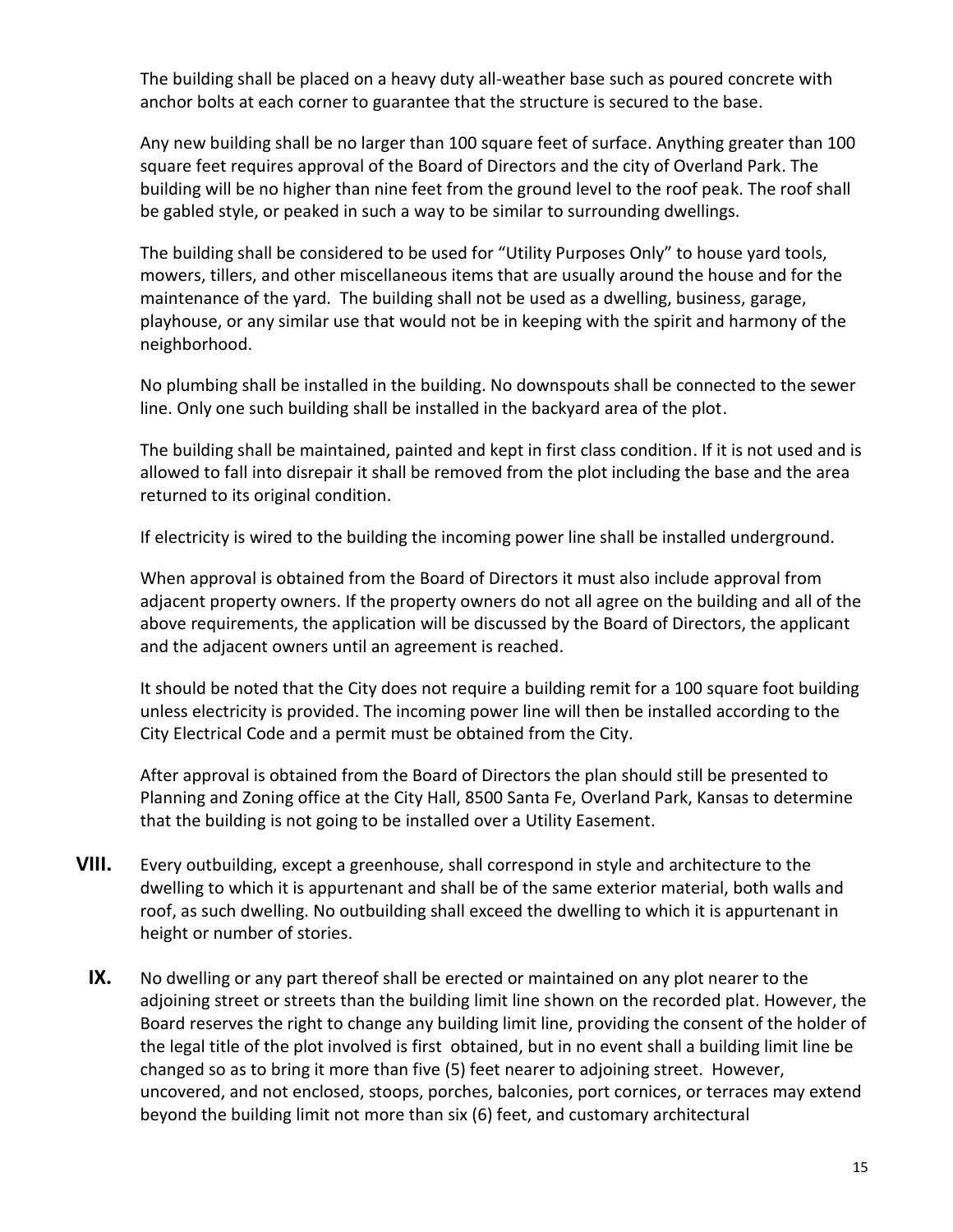appurtenances, such as cornices, down spouts, and chimneys may extend not more than four (4) feet. Steps leading to dwelling may extend beyond such building lines, provided such steps are not higher than level of the first floor of the dwelling.

- **X.** Except with the written consent of the Board, no part of ay dwelling shall be erected nor maintained nearer to the side property line of the plot on which the same is erected than seven (7) feet, except that cornices, down spouts, chimneys and purely ornamental projections may extend two (2) feet nearer said property line.
- **XI.** All residences or dwellings constructed or maintained shall have a minimum square footage of ground floor area exclusive of garages and porches equal to that outlined in the following table:

| 1 story house             | 864 square feet |  |
|---------------------------|-----------------|--|
| 1 1/2 story house         | 650 square feet |  |
| 2 story house             | 550 square feet |  |
| 2 story house over garage | 450 square feet |  |

Except with the written permission of the Board no dwelling exceeding one and one half  $(1 \frac{1}{2})$ story will be permitted.

**XII.** No building or other permanent structure shall be erected or maintained on any part of any area indicated as "Easement" but the owners of lots may, with written approval of the Board, erect and maintain a fence, wall or hedge along the property line within such easement, but subject at all times to the prior right to use such area for utility and quasi utility purposes, without liability.

The Board grants the right to public utility companies to erect, locate, construct, maintain, relocate, repair, and relay in and on the areas indicated on the plat as "Utility Easement", sewer, gas, water or other pipe lines, conduits, poles and wires necessary in the Performance of any public or quasi-public utility function with the right of access at any time for the purposes of performing such functions, and the Board also reserves the same rights for itself and its successors or assigns.

The Board reserves the right to vacate any "Easement" shown on the plat or any future easement granted by the Board over and across any lot side line, by written instrument properly executed, acknowledged and recorded, provided said "Easement" shall not at that time be in use for any public or quasi-public purpose.

**XIII.** Maintenance of any advertising sign or structure shall be prohibited except signs not to exceed one and one-half  $(1 \frac{1}{2})$  by two (2) feet may be maintained on plots improved by dwelling during the construction and preceding the first sale by the builder, provided, however, this limitation shall not apply to signs erected by the Board for the purpose of advertising the subdivision. See [Modifications of Restrictions.](#page-18-0)

No tank larger than five-gallon capacity for storage of oil or other fuel or fluids may be maintained on any of the plots above the surface ground.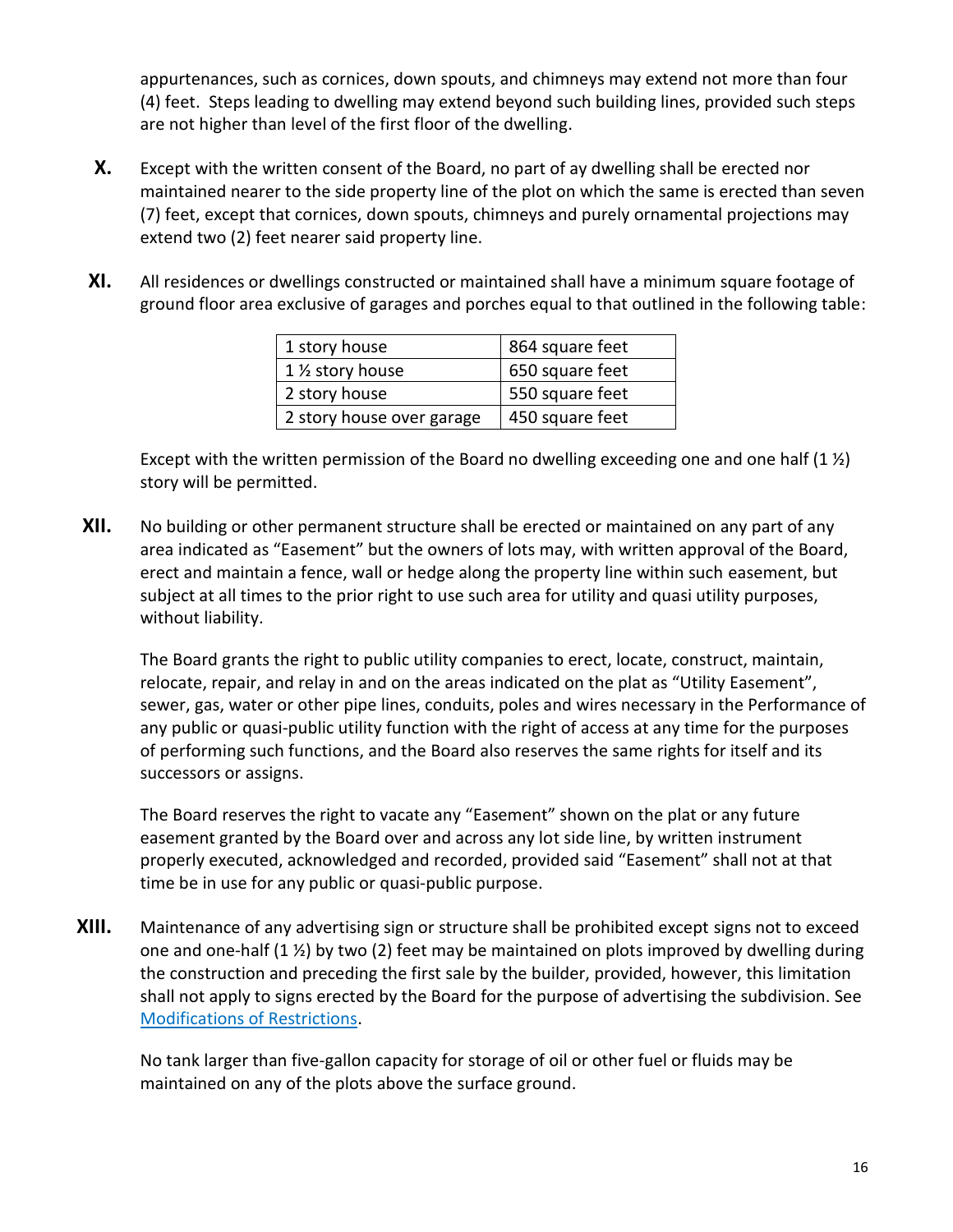No street-side mail box shall be erected or maintained unless the design and location thereof are approved in writing by the board.

No radio aerial wires or television antenna shall be maintained more than three (3) feet higher than the roof line of any residence. No television or radio towers shall be constructed. Radio aerial wires or television antennas installed on any dwelling shall be constructed on the rear side of the residence so as to protect the appearance of the street side of the dwelling.

No automobiles trailers, trucks, or inoperable or improperly licensed cars may be parked on the plot, unless placed in the garage of dwelling.

No fence, wall, or hedge shall be erected or maintained on any front or side yard. However, with approval of the Board of Directors and the city of Overland Park, a fence, wall, or hedge is permitted in rear yards.

No livestock shall be maintained on any plot. No owner shall maintain more than 2 dogs, two cats, and/or two of any species of common household pets, excluding aquaria, on any plot at any time. The city of Overland Park, Animal Control, shall be contacted for further regulations/exceptions.

No trash, ashes or other refuse may be thrown or dumped on any plot in the addition.

No building material of any kind or character shall be placed or stored upon any lot until the owner thereof shall commence improvements and then the material shall be placed within the property lines of the plot upon which the improvements are to be erected; no such material shall be placed in the streets or between the curb and property line.

No outside privies or closets may be erected or maintained on any lot except for use of workmen during construction of improvements on the plot.

The Board reserves the right to waive or modify any of the above prohibitions set forth in this section as to any plot, such waiver shall not extend to any plot or plots other than that for which the waiver of modification is particularly made.

**XIV.** The restrictions herein set forth shall continue and be binding on the Board, its successors and assigns for a period of Twenty-five (25) years from the date hereof and shall be automatically extended thereafter for successive periods of Twenty-five (25) years, provided, however, after Twenty-five years (25) from date hereof the owners of the legal title to over Fifty (50) percent of the land shown on the aforesaid plat, and any land added under Section III of these restrictions, may release any or all land hereby restricted from any restrictions created by the Board, its successors and assigns, by executing and acknowledging an appropriate writing for such purposes and recording the same in the Office of the Register of Deeds of Johnson County, Kansas, provided, further, the Board, its successors and assigns may be duly executed, acknowledged and recorded instrument, created additional restrictions covering any land shown on the aforesaid plat or added under Section III hereof then owned by said Board, it successors and assigns.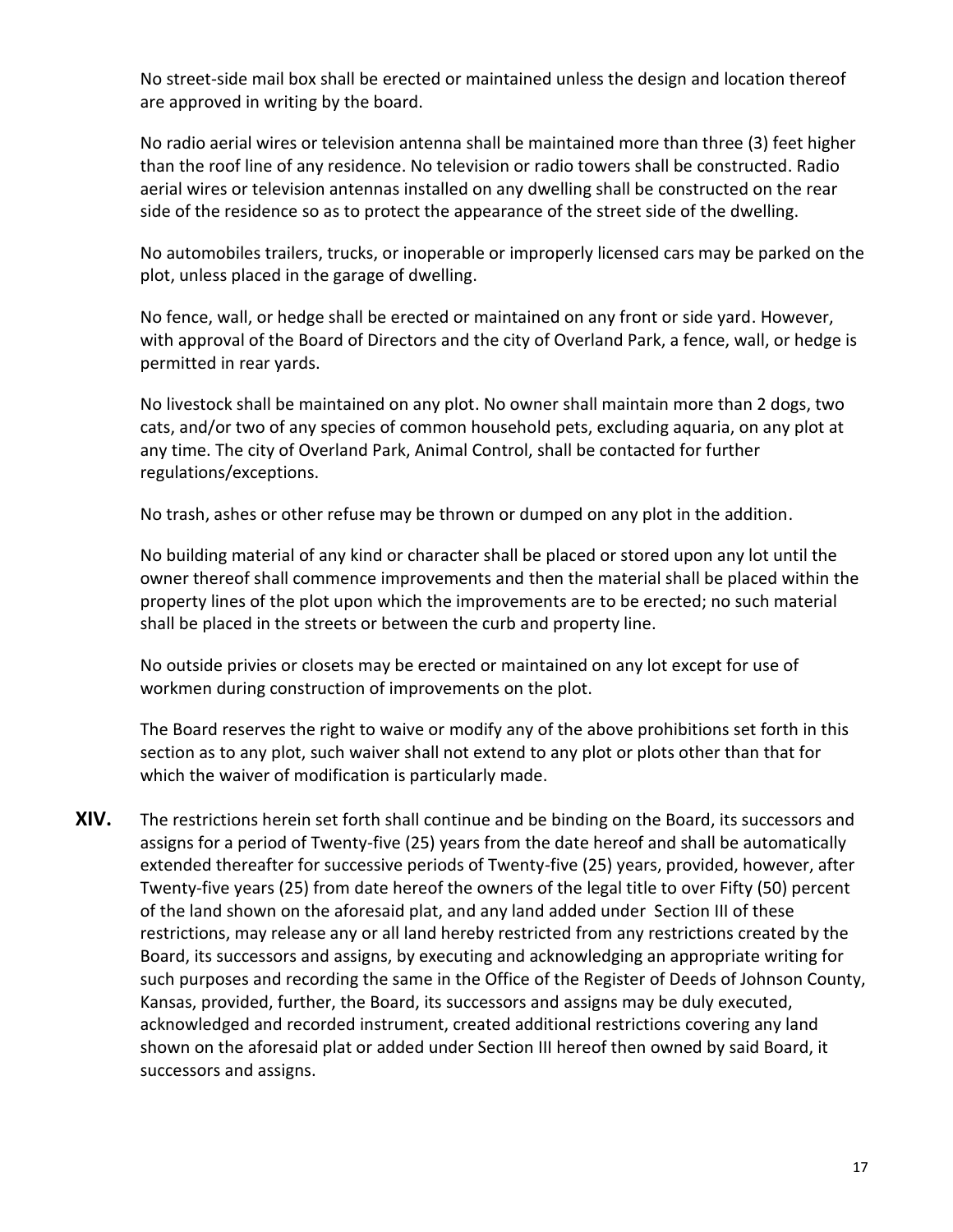- **XV.** The restrictions herein set forth shall run with the land and being the Board, its successors and assigns and all parties claiming by, through or under them or any of them shall be taken to hold, agree, and covenant with the Board, its successors and assigns and with each of them to conform and to observe said restrictions, but no corporation, person or persons shall be bound in damages for any breach of restrictions unless such breach shall have occurred during his seizing of the title of the land; any owner or owners of any of the land subject to these restriction, shall have the right to sue for and obtain an injunction, prohibitive or mandatory, to prevent the breach of or to enforce the observance of the restrictions herein set forth in addition to ordinary legal action for damages; failure of the Board or owner or owners of any other plot or plots shown on the aforesaid plat, to enforce any of the restrictions herein set forth at the time of its violation, shall in no event be deemed to be a waiver of a right to do so thereafter.
- **XVI.** The Board, its successors, or assigns by appropriate instrument may assign or convey to any person, organization, or corporation any or all of the rights, reservations, easements and privileges including the right to enforce these restrictions by suit, herein reserved to them, and upon such assignments or conveyance being made, its assigns or grantees may at their option exercise, transfer or assign such rights, reservations, easements and privileges or any one or more of them at any time or times in the same way and manner as though directly reserved by them, in this instrument.
- **XVII.** By-law passed by majority present at HOA annual meeting, April 4, 2019 states that all leasors of property within Milburn Fields must present to the board annually a copy of the current rental permit from the City of Overland Park. The leasor must get contact information for the leasee – name, phone number and email address, and give that information to the board when a leasee changes. They shall also be responsible for paying the annual dues by the due date. There will be a \$100.00 penalty for non-compliance.

IN WITNESS WHEREOF, the Proprietor has executed the above instrument this 2<sup>nd</sup> day of October, 1952.

Georgia H. Langworthy, Secretary State of Kansas, Johnson County MISSION REALITY, INC. By A.C. Langworthy, President

On this 2<sup>nd</sup> day of October, 1952, before me the undersigned a Notary Public in and for the County and State aforesaid, personally came A.C. Langworthy, President of Mission Reality, Inc., who is personally known to me to be the President of said Corporation and the same person who executed the within instrument of writing and duly acknowledged the execution of the same to be the voluntary act and deed of said corporation.

IN TESTIMONY WHEREOF, I have hereunto set my hand and affixed my notarial seal at my office in said County and State, the day and year last above written.

Anna M. Puhr, Notary Public

My commission expires May 10, 1955.

Amendments to the above Declaration of Restrictions were passed and adopted this  $3<sup>rd</sup>$  day of March 2007, by a majority vote of those present at the regular annual Association meeting.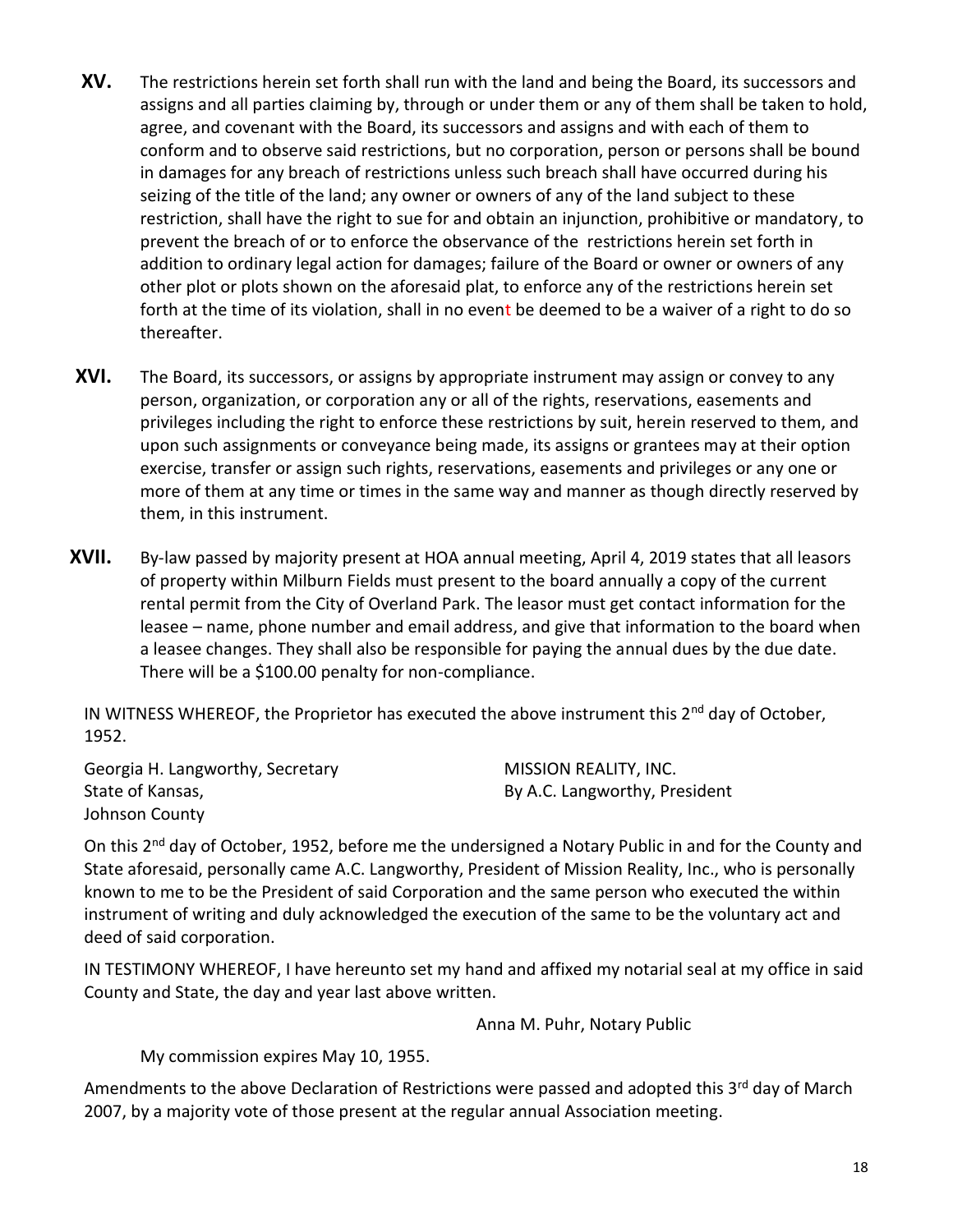## **Modifications of Restrictions**

Dated January 27, 1961 Filed January 28, 1961 at 9:40 o'clock A.M. #615872 Book 116 Misc., Pg. 559

<span id="page-18-0"></span>*MODIFICATION OF RESTRICTIONS* RE: All Lots and Blocks in Milburn Fields, a subdivision in Johnson County, Kansas, except Lots A and B.

#### **Know All Men by These Presents**

WHEREAS, the undersigned Mission Reality, Inc. as original owner and proprietor filed in the Register of Deeds Office in Johnson County, Kansas, on October 22, 1952, a plat of all of Block 1 and Lots 1 to 15, inclusive in Block 2, MILBURN FIELDS, a subdivision in Johnson County, Kansas, which plat was duly recorded in Book 16 of plants at page 28; and

WHEREAS, said proprietor on December 8, 1952, also filed a certain Declaration of Restrictions on the land so platted, which Declaration was duly recorded in Book 57 of Miscellaneous Records at page 27; and

WHEREAS, plats of additional lands in said subdivision of Milburn Fields have heretofore been filed in the Register of Deeds Office by Mission Realty, Inc., and Langworthy Development Company, Inc., and the lands so added to said subdivision have been subjected to the original Declaration of Restrictions above referred to; and

WHEREAS, Section XIII of Said Declaration contains certain prohibitions upon the use said lots so platted and reserves to the proprietors the right to waive or modify any of said prohibitions set forth in said sections as to any plot; and

WHEREAS, the undersigned Mission Reality, Inc., and Langworthy Development Company, Inc., as proprietors now desire to modify the first paragraph of said Section XIII of said Declaration in respect to maintenance of advertising signs;

NOW THEREFORE, in consideration of the premises it is mutually agreed that **the first paragraph of Section XIII of the Declaration of Restrictions** dated October 2, 1952, and filed December 8, 1962, in Book 57 or Miscellaneous Records at page 27 of the Register of Deeds Office in Johnson County, Kansas, **be modified to read as follows:**

"Maintenance of any advertising sign or structure on any plot shall be prohibited, except the following: (a) Signs not to exceed one and one-half (1-1/2) feet by two (2) feet maintained on plats improved by dwelling during construction and preceding the first sale by the builder, and (b) A single sign not to exceed one and one-half (1-1/2) by two (2) feet maintained by the purpose of advertising a plot or home for sale. This restriction shall not apply to any sign or signs erected by the developer for the purpose for the advertising the subdivision."

Except as hereby modified said Section XIII and all other provisions of said Declaration of Restrictions shall be and remain in full force and effect.

IN WITNESS WHEREAS, the undersigned proprietors have hereunto set their hands this  $27<sup>th</sup>$  day of January, 1961